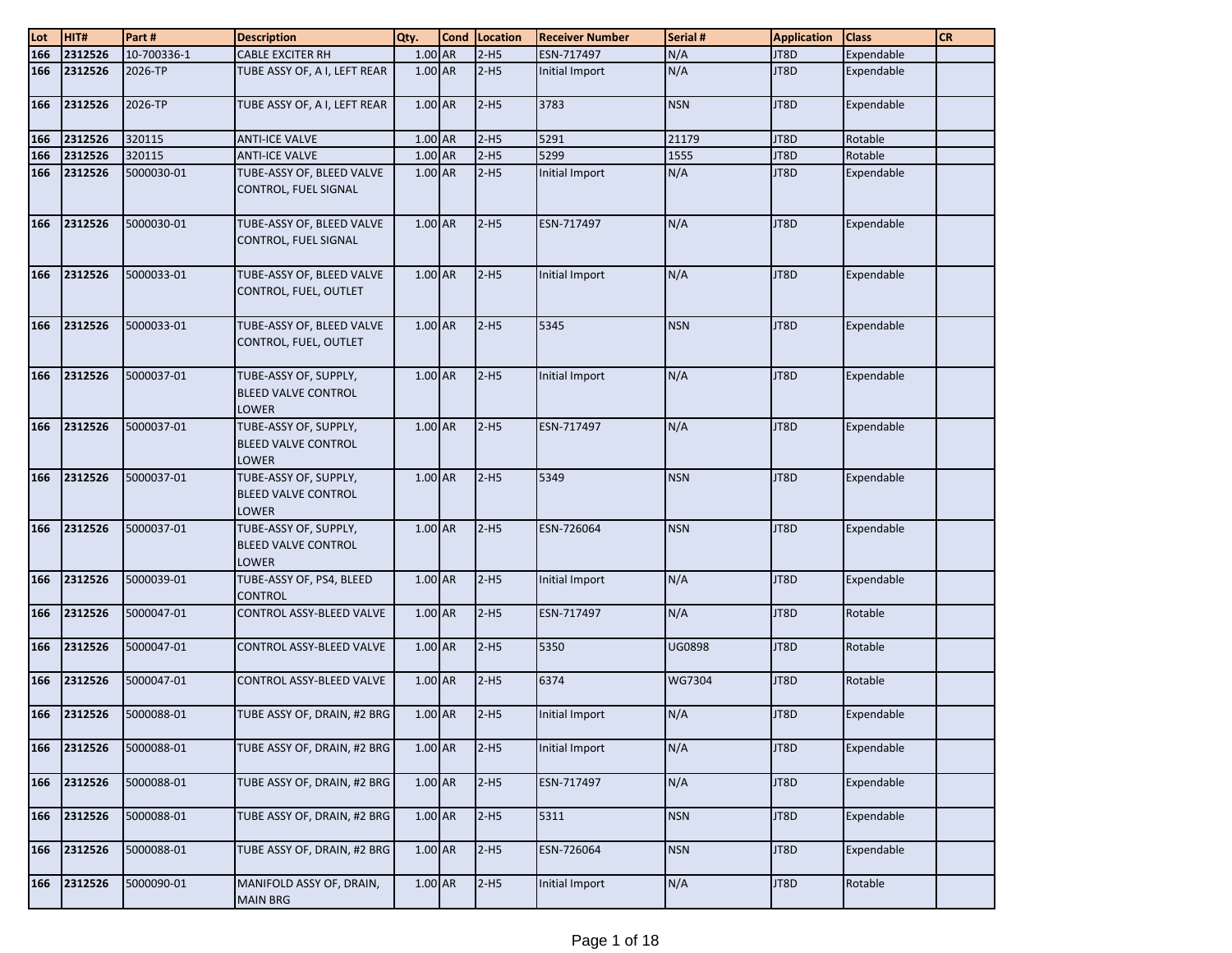| Lot | HIT#    | Part#      | <b>Description</b>                                  | Qty.      | Cond Location | <b>Receiver Number</b> | Serial #   | <b>Application</b> | <b>Class</b> | <b>CR</b> |
|-----|---------|------------|-----------------------------------------------------|-----------|---------------|------------------------|------------|--------------------|--------------|-----------|
| 166 | 2312526 | 5000090-01 | MANIFOLD ASSY OF, DRAIN,<br><b>MAIN BRG</b>         | $1.00$ AR | $2-H5$        | Initial Import         | N/A        | JT8D               | Rotable      |           |
| 166 | 2312526 | 5000090-01 | MANIFOLD ASSY OF, DRAIN,<br><b>MAIN BRG</b>         | 1.00 AR   | $2-H5$        | Initial Import         | N/A        | JT8D               | Rotable      |           |
| 166 | 2312526 | 5000090-01 | MANIFOLD ASSY OF, DRAIN,<br><b>MAIN BRG</b>         | 1.00 AR   | $2-H5$        | ESN-717497             | N/A        | JT8D               | Rotable      |           |
| 166 | 2312526 | 5000090-01 | MANIFOLD ASSY OF, DRAIN,<br><b>MAIN BRG</b>         | 1.00 AR   | $2-H5$        | 5318                   | <b>NSN</b> | JT8D               | Rotable      |           |
| 166 | 2312526 | 5000090-01 | MANIFOLD ASSY OF, DRAIN,<br><b>MAIN BRG</b>         | 1.00 AR   | $2-H5$        | 6367                   | <b>NSN</b> | JT8D               | Rotable      |           |
| 166 | 2312526 | 5000091-01 | <b>CONECTOR TUBE, #2 BRG</b>                        | 1.00 AR   | $2-H5$        | Initial Import         | N/A        | JT8D               | Expendable   |           |
| 166 | 2312526 | 5000091-01 | <b>CONECTOR TUBE, #2 BRG</b>                        | $1.00$ AR | $2-H5$        | Initial Import         | N/A        | JT8D               | Expendable   |           |
| 166 | 2312526 | 5000131-01 | MANIFOLD-ASSY OF FUEL, PRI<br><b>RIGHT</b>          | 1.00 AR   | $2-H5$        | Initial Import         | N/A        | JT8D               | Rotable      |           |
| 166 | 2312526 | 5000131-01 | MANIFOLD-ASSY OF FUEL, PRI<br><b>RIGHT</b>          | 1.00 AR   | $2-H5$        | ESN-717497             | N/A        | JT8D               | Rotable      |           |
| 166 | 2312526 | 5000132-01 | MANIFOLD ASSY OF FUEL SEC<br><b>RIGHT</b>           | 1.00 AR   | $2-H5$        | Initial Import         | N/A        | JT8D               | Rotable      |           |
| 166 | 2312526 | 5000133-01 | MANIFOLD ASSY OF, FUEL,<br>PRI, LEFT                | 1.00 AR   | $2-H5$        | Initial Import         | N/A        | JT8D               | Rotable      |           |
| 166 | 2312526 | 5000133-01 | MANIFOLD ASSY OF, FUEL,<br>PRI, LEFT                | 1.00 AR   | $2-H5$        | ESN-717497             | KF1693     | JT8D               | Rotable      |           |
| 166 | 2312526 | 5000134-01 | MANIFOLD ASSY OF, FUEL,<br>PRI, LEFT                | 1.00 AR   | $2-H5$        | Initial Import         | N/A        | JT8D               | Rotable      |           |
| 166 | 2312526 | 5000470-01 | TUBE-ASSY OF, PT2 BLEED<br><b>CONTROL</b>           | 1.00 AR   | $2-H5$        | Initial Import         | N/A        | JT8D               | Expendable   |           |
| 166 | 2312526 | 5000470-01 | TUBE-ASSY OF, PT2 BLEED<br><b>CONTROL</b>           | $1.00$ AR | $2-H5$        | Initial Import         | N/A        | JT8D               | Expendable   |           |
| 166 | 2312526 | 5000534-01 | <b>TUBE-PRESSURE SENSING</b><br><b>FUEL CONTROL</b> | 1.00 AR   | $2-H5$        | ESN-726064             | 2154       | JT8D               | Expendable   |           |
| 166 | 2312526 | 5007119-01 | MANIFOLD-ASSY OF, PT7,<br><b>LOWER LEFT</b>         | 1.00 AR   | $2-H5$        | Initial Import         | N/A        | JT8D               | Rotable      |           |
| 166 | 2312526 | 5007241-01 | MANIFOLD ASSY OF, PS4,<br><b>BLEED CONTROL</b>      | 1.00 AR   | $2-H5$        | Initial Import         | N/A        | JT8D               | Rotable      |           |
| 166 | 2312526 | 5007243-01 | TUBE-ASSY OF, PS4, BLEED<br><b>CONTROL</b>          | 1.00 AR   | $2-H5$        | Initial Import         | N/A        | JT8D               | Expendable   |           |
| 166 | 2312526 | 5007243-01 | TUBE-ASSY OF, PS4, BLEED<br><b>CONTROL</b>          | 1.00 AR   | $2-H5$        | Initial Import         | N/A        | JT8D               | Expendable   |           |
| 166 | 2312526 | 5007243-01 | TUBE-ASSY OF, PS4, BLEED<br><b>CONTROL</b>          | 1.00 AR   | $2-H5$        | Initial Import         | N/A        | JT8D               | Expendable   |           |
| 166 | 2312526 | 5007243-01 | TUBE-ASSY OF, PS4, BLEED<br><b>CONTROL</b>          | 1.00 AR   | $2-H5$        | 6361                   | <b>NSN</b> | JT8D               | Expendable   |           |
| 166 | 2312526 | 5007277-01 | TUBE ASSY OF, PB, FUEL<br><b>CONTROL REAR</b>       | 1.00 AR   | $2-H5$        | Initial Import         | N/A        | JT8D               | Expendable   |           |
| 166 | 2312526 | 5007277-01 | TUBE ASSY OF, PB, FUEL<br><b>CONTROL REAR</b>       | $1.00$ AR | $2-H5$        | ESN-717497             | N/A        | JT8D               | Expendable   |           |
| 166 | 2312526 | 5008095-01 | MANIFOLD ASSY OF BLEED<br><b>VALVE SUPPLY</b>       | 1.00 AR   | $2-H5$        | Initial Import         | N/A        | JT8D               | Rotable      |           |
| 166 | 2312526 | 5008096-01 | TUBE ASSY OF BLEED VALVE<br><b>SUPPLY</b>           | $1.00$ AR | $2-H5$        | Initial Import         | N/A        | JT8D               | Expendable   |           |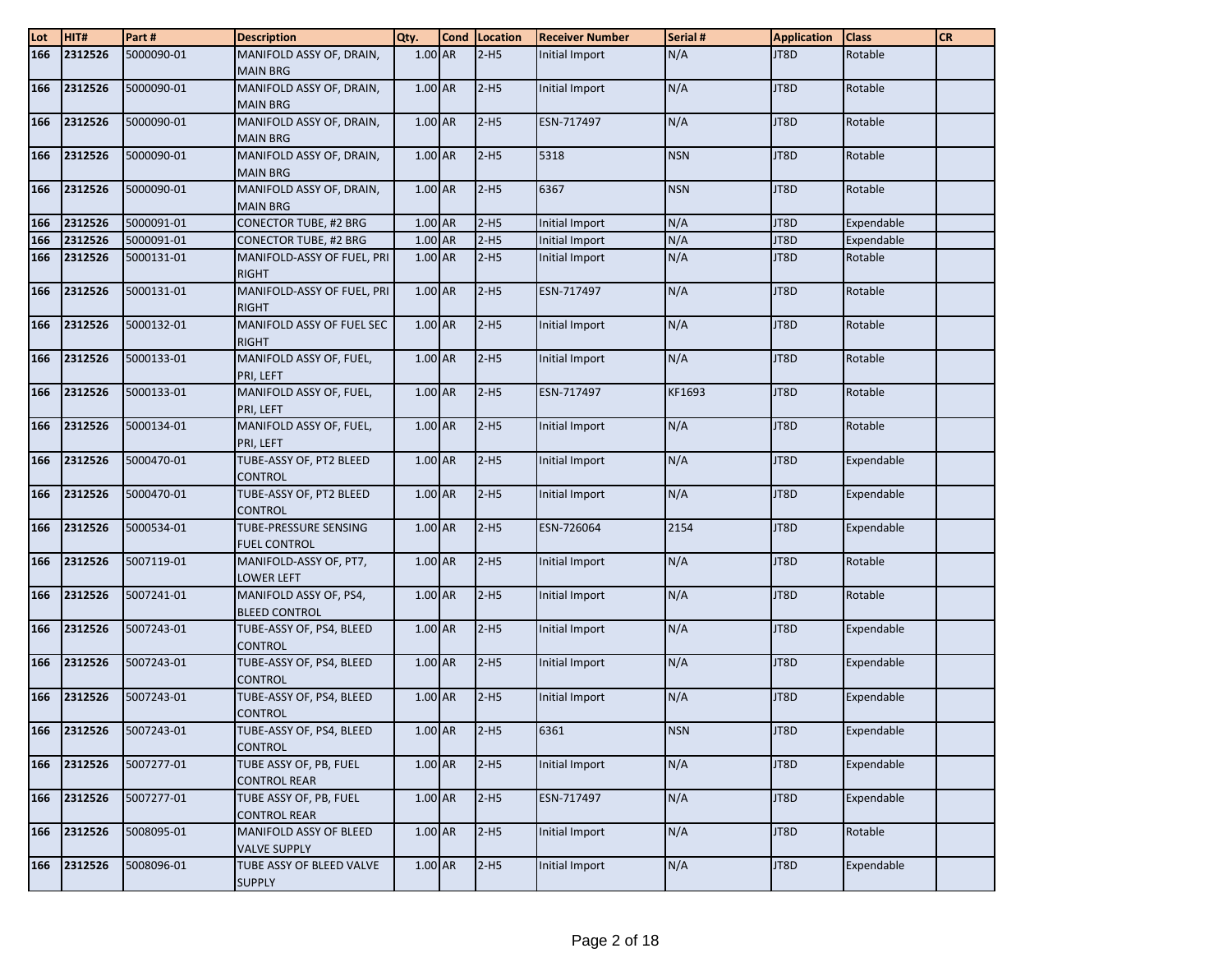| Lot | HIT#    | Part#      | <b>Description</b>                          | Qty.      | <b>Cond</b> | Location | <b>Receiver Number</b> | Serial #   | <b>Application</b> | <b>Class</b> | <b>CR</b> |
|-----|---------|------------|---------------------------------------------|-----------|-------------|----------|------------------------|------------|--------------------|--------------|-----------|
| 166 | 2312526 | 5008096-01 | TUBE ASSY OF BLEED VALVE                    | $1.00$ AR |             | $2-H5$   | Initial Import         | N/A        | JT8D               | Expendable   |           |
|     |         |            | <b>SUPPLY</b>                               |           |             |          |                        |            |                    |              |           |
| 166 | 2312526 | 544858     | TUBE ASSY OF, SCAV, #4 BRG<br>INR, INTERNAL | $1.00$ AR |             | $2-H5$   | Initial Import         | N/A        | JT8D               | Expendable   |           |
| 166 | 2312526 | 565018     | <b>OIL TANK STRAP ASSY</b>                  | 1.00 AR   |             | $2-H5$   | ESN-717497             | N/A        | JT8D               | Expendable   |           |
| 166 | 2312526 | 587262     | NUT TUBE STOP CPLG                          | 1.00 AR   |             | $2-H5$   | ESN-726064             |            | JT8D               | Expendable   |           |
| 166 | 2312526 | 749965     | COOLER ASSY-OIL, FUEL                       | 1.00 AR   |             | $2-H5$   | 5296                   | VP3797     | JT8D               | Expendable   |           |
| 166 | 2312526 | 761464     | TUBE-ASSY OF, PS3, BLEED                    | 1.00 AR   |             | $2-H5$   | Initial Import         | N/A        | JT8D               | Expendable   |           |
|     |         |            | CONTROL INTERNAL                            |           |             |          |                        |            |                    |              |           |
| 166 | 2312526 | 761464     | TUBE-ASSY OF, PS3, BLEED                    | 1.00 AR   |             | $2-H5$   | Initial Import         | N/A        | JT8D               | Expendable   |           |
|     |         |            | CONTROL INTERNAL                            |           |             |          |                        |            |                    |              |           |
| 166 | 2312526 | 761464     | TUBE-ASSY OF, PS3, BLEED                    | 1.00 AR   |             | $2-H5$   | Initial Import         | N/A        | JT8D               | Expendable   |           |
|     |         |            | <b>CONTROL INTERNAL</b>                     |           |             |          |                        |            |                    |              |           |
| 166 | 2312526 | 762996     | TUBE-ASSY OF, SCAV, NO 1<br><b>BRG</b>      | 1.00 AR   |             | $2-H5$   | Initial Import         | N/A        | JT8D               | Expendable   |           |
| 166 | 2312526 | 762996     | TUBE-ASSY OF, SCAV, NO 1                    | 1.00 AR   |             | $2-H5$   | ESN-717497             | N/A        | JT8D               | Expendable   |           |
|     |         |            | <b>BRG</b>                                  |           |             |          |                        |            |                    |              |           |
| 166 | 2312526 | 762996     | TUBE-ASSY OF, SCAV, NO 1                    | 1.00 AR   |             | $2-H5$   | 5302                   | <b>NSN</b> | JT8D               | Expendable   |           |
|     |         |            | <b>BRG</b>                                  |           |             |          |                        |            |                    |              |           |
| 166 | 2312526 | 762996     | TUBE-ASSY OF, SCAV, NO 1                    | 1.00 AR   |             | $2-H5$   | ESN-726064             | <b>NSN</b> | JT8D               | Expendable   |           |
|     |         |            | BRG                                         |           |             |          |                        |            |                    |              |           |
| 166 | 2312526 | 765322     | MOUNT-ASSY OF, UPPER FR,                    | 1.00 AR   |             | $2-H5$   | 5295                   | <b>NSN</b> | JT8D               | Expendable   |           |
| 166 | 2312526 | 766171     | TUBE-ASSY OF, PS3, BLEED                    | 1.00 AR   |             | $2-H5$   | Initial Import         | <b>NSN</b> | JT8D               | Expendable   |           |
|     |         |            | CONTROL                                     |           |             |          |                        |            |                    |              |           |
| 166 | 2312526 | 766171     | TUBE-ASSY OF, PS3, BLEED                    | 1.00 AR   |             | $2-H5$   | 5298                   | <b>NSN</b> | JT8D               | Expendable   |           |
|     |         |            | CONTROL                                     |           |             |          |                        |            |                    |              |           |
| 166 | 2312526 | 766219     | TUBE-ASSY OF, DRAIN NO 1                    | 1.00 AR   |             | $2-H5$   | ESN-717497             | N/A        | JT8D               | Expendable   |           |
|     |         |            | <b>BRG</b>                                  |           |             |          |                        |            |                    |              |           |
| 166 | 2312526 | 766219     | TUBE-ASSY OF, DRAIN NO 1                    | 1.00 AR   |             | $2-H5$   | ESN-726064             | <b>NSN</b> | JT8D               | Expendable   |           |
|     |         |            | BRG                                         |           |             |          |                        |            |                    |              |           |
| 166 | 2312526 | 766264     | TUBE-ASSY OF, DRAIN NO 3                    | 1.00 AR   |             | $2-H5$   | Initial Import         | N/A        | JT8D               | Expendable   |           |
|     |         |            | <b>BRG</b>                                  |           |             |          |                        |            |                    |              |           |
| 166 | 2312526 | 766264     | TUBE-ASSY OF, DRAIN NO 3                    | 1.00 AR   |             | $2-H5$   | Initial Import         | N/A        | JT8D               | Expendable   |           |
|     |         |            | <b>BRG</b>                                  |           |             |          |                        |            |                    |              |           |
| 166 | 2312526 | 766264     | TUBE-ASSY OF, DRAIN NO 3                    | 1.00 AR   |             | $2-H5$   | 5313                   | <b>NSN</b> | JT8D               | Expendable   |           |
|     | 2312526 |            | <b>BRG</b>                                  |           |             | $2-H5$   | 6366                   | <b>NSN</b> | JT8D               |              |           |
| 166 |         | 766264     | TUBE-ASSY OF, DRAIN NO 3<br><b>BRG</b>      | 1.00 AR   |             |          |                        |            |                    | Expendable   |           |
| 166 | 2312526 | 766298     | TUBE-ASSY OF, SCAV, NO 4                    | $1.00$ AR |             | $2-H5$   | Initial Import         | N/A        | JT8D               | Expendable   |           |
|     |         |            | <b>BRG</b>                                  |           |             |          |                        |            |                    |              |           |
| 166 | 2312526 | 766298     | TUBE-ASSY OF, SCAV, NO 4                    | $1.00$ AR |             | $2-H5$   | Initial Import         | N/A        | JT8D               | Expendable   |           |
|     |         |            | <b>BRG</b>                                  |           |             |          |                        |            |                    |              |           |
| 166 | 2312526 | 766298     | TUBE-ASSY OF, SCAV, NO 4                    | 1.00 AR   |             | $2-H5$   | Initial Import         | N/A        | JT8D               | Expendable   |           |
|     |         |            | <b>BRG</b>                                  |           |             |          |                        |            |                    |              |           |
| 166 | 2312526 | 766298     | TUBE-ASSY OF, SCAV, NO 4                    | 1.00 AR   |             | $2-H5$   | Initial Import         | N/A        | JT8D               | Expendable   |           |
|     |         |            | <b>BRG</b>                                  |           |             |          |                        |            |                    |              |           |
| 166 | 2312526 | 766298     | TUBE-ASSY OF, SCAV, NO 4                    | $1.00$ AR |             | $2-H5$   | Initial Import         | N/A        | JT8D               | Expendable   |           |
|     |         |            | <b>BRG</b>                                  |           |             |          |                        |            |                    |              |           |
| 166 | 2312526 | 766298     | TUBE-ASSY OF, SCAV, NO 4                    | 1.00 AR   |             | $2-H5$   | ESN-717497             | N/A        | JT8D               | Expendable   |           |
|     |         |            | <b>BRG</b>                                  |           |             |          |                        |            |                    |              |           |
|     |         |            |                                             |           |             |          |                        |            |                    |              |           |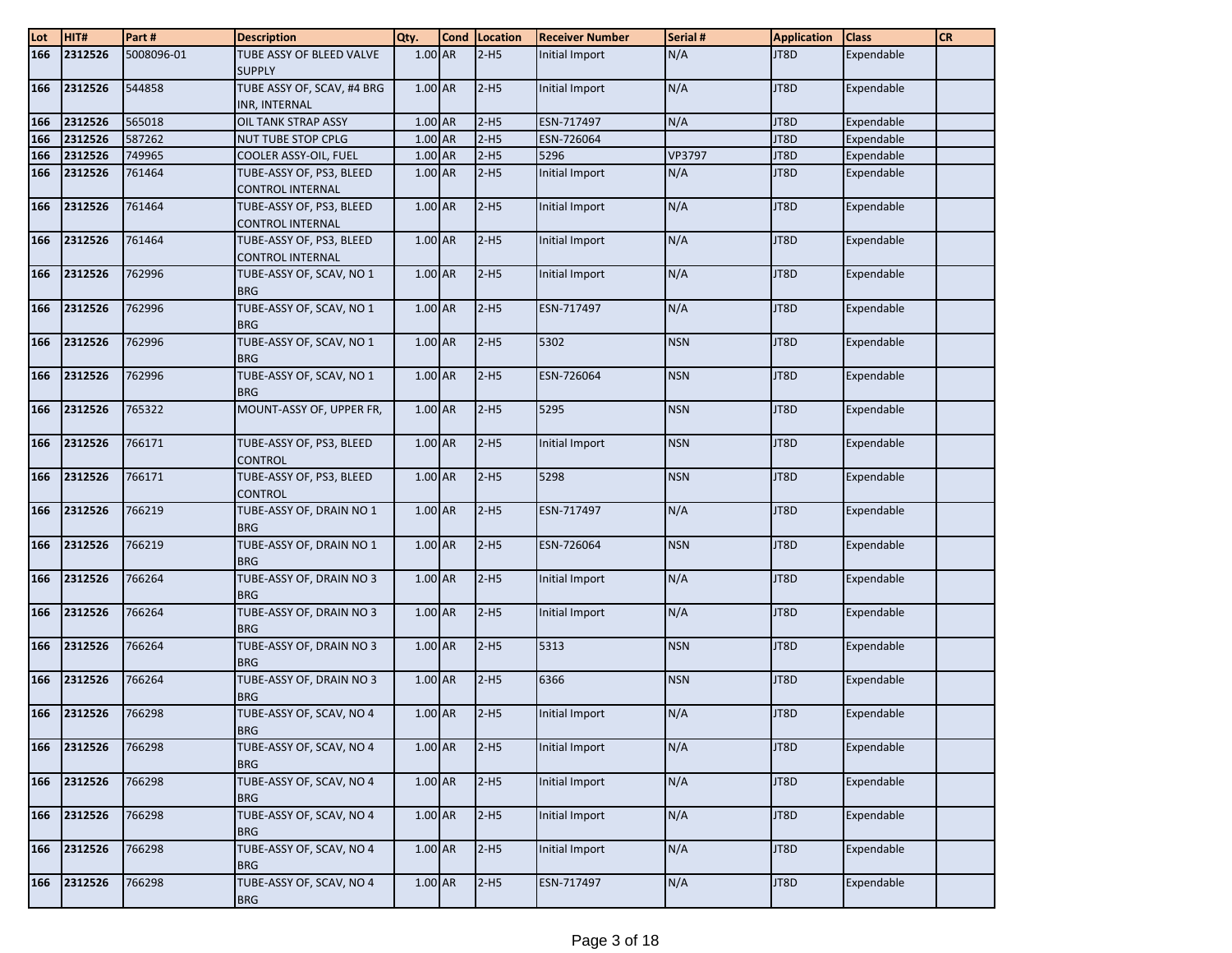| Lot | HIT#        | Part#  | <b>Description</b>                                | Qty.      | Cond Location | <b>Receiver Number</b> | Serial #   | <b>Application</b> | <b>Class</b> | <b>CR</b> |
|-----|-------------|--------|---------------------------------------------------|-----------|---------------|------------------------|------------|--------------------|--------------|-----------|
| 166 | 2312526     | 766298 | TUBE-ASSY OF, SCAV, NO 4                          | 1.00 AR   | $2-H5$        | 5317                   | <b>NSN</b> | JT8D               | Expendable   |           |
|     |             |        | <b>BRG</b>                                        |           |               |                        |            |                    |              |           |
| 166 | 2312526     | 766298 | TUBE-ASSY OF, SCAV, NO 4                          | 1.00 AR   | $2-H5$        | ESN-726064             | 28412      | JT8D               | Expendable   |           |
|     |             |        | <b>BRG</b>                                        |           |               |                        |            |                    |              |           |
| 166 | 2312526     | 766322 | TUBE ASSY OF, OIL PRESSURE,                       | 1.00 AR   | $2-H5$        | ESN-717497             | N/A        | JT8D               | Expendable   |           |
|     |             |        | #2 AND 3 BRG                                      |           |               |                        |            |                    |              |           |
| 166 | 2312526     | 773480 | <b>TUBE ASSY AIR</b>                              | 1.00 AR   | $2-H5$        | ESN-717497             |            | JT8D               | Expendable   |           |
| 166 | 2312526     | 774389 | POWER CONNECTING LINK                             | 1.00 AR   | $2-H5$        | 5284                   | <b>NSN</b> | JT8D               | Expendable   |           |
| 166 | 2312526     | 775600 | TUBE-ASSY OF, BRTHR, NO 1                         | 1.00 AR   | $2-H5$        | Initial Import         | N/A        | JT8D               | Expendable   |           |
|     |             |        | <b>BRG</b>                                        |           |               |                        |            |                    |              |           |
| 166 | 2312526     | 775600 | TUBE-ASSY OF, BRTHR, NO 1                         | 1.00 AR   | $2-H5$        | Initial Import         | N/A        | JT8D               | Expendable   |           |
|     |             |        | <b>BRG</b>                                        |           |               |                        |            |                    |              |           |
| 166 | 2312526     | 775600 | TUBE-ASSY OF, BRTHR, NO 1                         | 1.00 AR   | $2-H5$        | Initial Import         | N/A        | JT8D               | Expendable   |           |
|     |             |        | <b>BRG</b>                                        |           |               |                        |            |                    |              |           |
| 166 | 2312526     | 775600 | TUBE-ASSY OF, BRTHR, NO 1                         | 1.00 AR   | $2-H5$        | ESN-717497             | N/A        | JT8D               | Expendable   |           |
| 166 |             |        | <b>BRG</b>                                        |           |               |                        |            |                    |              |           |
|     | 2312526     | 775600 | TUBE-ASSY OF, BRTHR, NO 1<br><b>BRG</b>           | 1.00 AR   | $2-H5$        | 5303                   | <b>NSN</b> | JT8D               | Expendable   |           |
| 166 | 2312526     | 775600 | TUBE-ASSY OF, BRTHR, NO 1                         | 1.00 AR   | $2-H5$        | ESN-726064             | <b>NSN</b> | JT8D               | Expendable   |           |
|     |             |        | <b>BRG</b>                                        |           |               |                        |            |                    |              |           |
| 166 | 2312526     | 775899 | TUBE-ASSY OF, OIL, COOLER                         | 1.00 AR   | $2-H5$        | Initial Import         | N/A        | JT8D               | Expendable   |           |
|     |             |        | <b>INLET</b>                                      |           |               |                        |            |                    |              |           |
| 166 | 2312526     | 775899 | TUBE-ASSY OF, OIL, COOLER                         | 1.00 AR   | $2-H5$        | Initial Import         | N/A        | JT8D               | Expendable   |           |
|     |             |        | <b>INLET</b>                                      |           |               |                        |            |                    |              |           |
| 166 | 2312526     | 775899 | TUBE-ASSY OF, OIL, COOLER                         | 1.00 AR   | $2-H5$        | ESN-717497             | N/A        | JT8D               | Expendable   |           |
|     |             |        | <b>INLET</b>                                      |           |               |                        |            |                    |              |           |
| 166 | 2312526     | 775899 | TUBE-ASSY OF, OIL, COOLER                         | 1.00 AR   | $2-H5$        | 5316                   | <b>NSN</b> | JT8D               | Expendable   |           |
|     |             |        | <b>INLET</b>                                      |           |               |                        |            |                    |              |           |
| 166 | 2312526     | 775899 | TUBE-ASSY OF, OIL, COOLER                         | 1.00 AR   | $2-H5$        | ESN-726064             | 4115       | JT8D               | Expendable   |           |
|     |             |        | INLET                                             |           |               |                        |            |                    |              |           |
| 166 | 2312526     | 775900 | TUBE-ASSY OF, FUEL, OIL                           | 1.00 AR   | $2-H5$        | Initial Import         | N/A        | JT8D               | Expendable   |           |
|     |             |        | <b>COOLER OUTLET</b>                              |           |               |                        |            |                    |              |           |
| 166 | 2312526     | 775900 | TUBE-ASSY OF, FUEL, OIL                           | 1.00 AR   | $2-H5$        | ESN-717497             | N/A        | JT8D               | Expendable   |           |
|     |             |        | <b>COOLER OUTLET</b>                              |           |               |                        |            |                    |              |           |
| 166 | 2312526     | 775900 | TUBE-ASSY OF, FUEL,OIL                            | 1.00 AR   | $2-H5$        | 5312                   | <b>NSN</b> | JT8D               | Expendable   |           |
|     |             |        | COOLER OUTLET                                     |           |               |                        |            |                    |              |           |
| 166 | 2312526     | 775900 | TUBE-ASSY OF, FUEL, OIL                           | $1.00$ AR | $2-H5$        | ESN-726064             | 8981       | JT8D               | Expendable   |           |
| 166 |             | 775902 | <b>COOLER OUTLET</b>                              | 1.00 AR   | $2-H5$        |                        | N/A        | JT8D               |              |           |
|     | 2312526     |        | TUBE-ASSY OF, SENSING OIL<br><b>COOLER OUTLET</b> |           |               | Initial Import         |            |                    | Expendable   |           |
|     | 166 2312526 | 775902 | TUBE-ASSY OF, SENSING OIL                         | $1.00$ AR | $2-H5$        | ESN-717497             | N/A        | JT8D               | Expendable   |           |
|     |             |        | COOLER OUTLET                                     |           |               |                        |            |                    |              |           |
| 166 | 2312526     | 775902 | TUBE-ASSY OF, SENSING OIL                         | $1.00$ AR | $2-H5$        | 5308                   | <b>NSN</b> | JT8D               | Expendable   |           |
|     |             |        | <b>COOLER OUTLET</b>                              |           |               |                        |            |                    |              |           |
| 166 | 2312526     | 775902 | TUBE-ASSY OF, SENSING OIL                         | 1.00 AR   | $2-H5$        | ESN-726064             | 28412      | JT8D               | Expendable   |           |
|     |             |        | <b>COOLER OUTLET</b>                              |           |               |                        |            |                    |              |           |
| 166 | 2312526     | 775903 | TUBE-ASSY OF, PRESSURE,                           | $1.00$ AR | $2-H5$        | ESN-717497             | N/A        | JT8D               | Expendable   |           |
|     |             |        | NO 1 BEARING                                      |           |               |                        |            |                    |              |           |
| 166 | 2312526     | 775903 | TUBE-ASSY OF, PRESSURE,                           | $1.00$ AR | $2-H5$        | 5314                   | <b>NSN</b> | JT8D               | Expendable   |           |
|     |             |        | NO 1 BEARING                                      |           |               |                        |            |                    |              |           |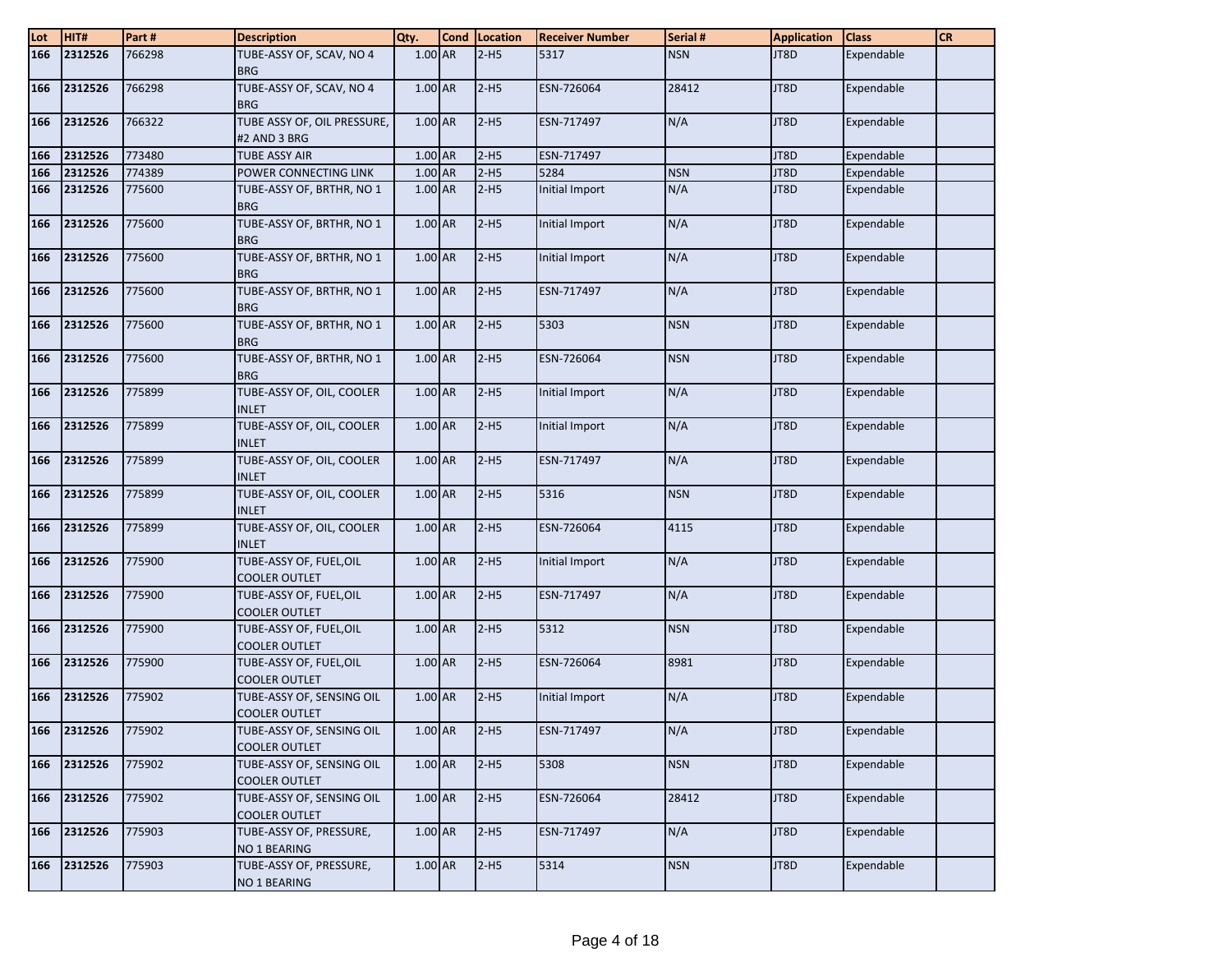| $\frac{\text{Lot}}{166}$ | HIT#    | Part#  | <b>Description</b>         | Qty.      | <b>Cond</b> | Location | <b>Receiver Number</b> | Serial #   | <b>Application</b> | <b>Class</b> | <b>CR</b> |
|--------------------------|---------|--------|----------------------------|-----------|-------------|----------|------------------------|------------|--------------------|--------------|-----------|
|                          | 2312526 | 775904 | TUBE ASSY OF, FUEL         | 1.00 AR   |             | $2-H5$   | Initial Import         | N/A        | JT8D               | Expendable   |           |
|                          |         |        | <b>FLOWMETER INLET</b>     |           |             |          |                        |            |                    |              |           |
| 166                      | 2312526 | 775904 | TUBE ASSY OF, FUEL         | 1.00 AR   |             | $2-H5$   | Initial Import         | N/A        | JT8D               | Expendable   |           |
|                          |         |        | <b>FLOWMETER INLET</b>     |           |             |          |                        |            |                    |              |           |
| 166                      | 2312526 | 775904 | TUBE ASSY OF, FUEL         | 1.00 AR   |             | $2-H5$   | ESN-717497             | N/A        | JT8D               | Expendable   |           |
|                          |         |        | <b>FLOWMETER INLET</b>     |           |             |          |                        |            |                    |              |           |
| 166                      | 2312526 | 775904 | TUBE ASSY OF, FUEL         | 1.00 AR   |             | $2-H5$   | 5319                   | <b>NSN</b> | JT8D               | Expendable   |           |
|                          |         |        | <b>FLOWMETER INLET</b>     |           |             |          |                        |            |                    |              |           |
| 166                      | 2312526 | 775904 | TUBE ASSY OF, FUEL         | 1.00 AR   |             | $2-H5$   | ESN-726064             | 4112       | JT8D               | Expendable   |           |
|                          |         |        | <b>FLOWMETER INLET</b>     |           |             |          |                        |            |                    |              |           |
| 166                      | 2312526 | 777290 | TUBE-ASSY OF, BRTHR, MAIN  | 1.00 AR   |             | $2-H5$   | Initial Import         | <b>NSN</b> | JT8D               | Expendable   |           |
|                          |         |        | <b>BRG OUTER INTERNAL</b>  |           |             |          |                        |            |                    |              |           |
|                          |         |        |                            |           |             |          |                        |            |                    |              |           |
| 166                      | 2312526 | 777290 | TUBE-ASSY OF, BRTHR, MAIN  | 1.00 AR   |             | $2-H5$   | Initial Import         | <b>NSN</b> | JT8D               | Expendable   |           |
|                          |         |        | <b>BRG OUTER INTERNAL</b>  |           |             |          |                        |            |                    |              |           |
| 166                      |         |        | TUBE-ASSY OF, BRTHR, MAIN  | 1.00 AR   |             | $2-H5$   |                        | <b>NSN</b> | JT8D               | Expendable   |           |
|                          | 2312526 | 777290 | <b>BRG OUTER INTERNAL</b>  |           |             |          | Initial Import         |            |                    |              |           |
|                          |         |        |                            |           |             |          |                        |            |                    |              |           |
| 166                      | 2312526 | 777290 | TUBE-ASSY OF, BRTHR, MAIN  | 1.00 AR   |             | $2-H5$   | 3146                   | <b>NSN</b> | JT8D               | Expendable   |           |
|                          |         |        | <b>BRG OUTER INTERNAL</b>  |           |             |          |                        |            |                    |              |           |
|                          |         |        |                            |           |             |          |                        |            |                    |              |           |
| 166                      | 2312526 | 777290 | TUBE-ASSY OF, BRTHR, MAIN  | $1.00$ AR |             | $2-H5$   | ESN-726064             | 28412      | JT8D               | Expendable   |           |
|                          |         |        | <b>BRG OUTER INTERNAL</b>  |           |             |          |                        |            |                    |              |           |
|                          |         |        |                            |           |             |          |                        |            |                    |              |           |
| 166                      | 2312526 | 777292 | TUBE-ASSY OF, BRTHR, NO 4  | 1.00 AR   |             | $2-H5$   | Initial Import         | N/A        | JT8D               | Expendable   |           |
|                          |         |        | <b>BRG</b>                 |           |             |          |                        |            |                    |              |           |
| 166                      | 2312526 | 777292 | TUBE-ASSY OF, BRTHR, NO 4  | 1.00 AR   |             | $2-H5$   | Initial Import         | N/A        | JT8D               | Expendable   |           |
|                          |         |        | <b>BRG</b>                 |           |             |          |                        |            |                    |              |           |
| 166                      | 2312526 | 777292 | TUBE-ASSY OF, BRTHR, NO 4  | 1.00 AR   |             | $2-H5$   | Initial Import         | N/A        | JT8D               | Expendable   |           |
|                          |         |        | <b>BRG</b>                 |           |             |          |                        |            |                    |              |           |
| 166                      | 2312526 | 777292 | TUBE-ASSY OF, BRTHR, NO 4  | $1.00$ AR |             | $2-H5$   | ESN-717497             | N/A        | JT8D               | Expendable   |           |
|                          |         |        | <b>BRG</b>                 |           |             |          |                        |            |                    |              |           |
| 166                      | 2312526 | 777292 | TUBE-ASSY OF, BRTHR, NO 4  | 1.00 AR   |             | $2-H5$   | 5306                   | <b>NSN</b> | JT8D               | Expendable   |           |
|                          |         |        | <b>BRG</b>                 |           |             |          |                        |            |                    |              |           |
| 166                      | 2312526 | 777790 | TUBE ASSY OF ANTI-ICE LEFT | $1.00$ AR |             | $2-H5$   | ESN-717497             |            | JT8D               | Expendable   |           |
|                          |         |        | <b>REAR</b>                |           |             |          |                        |            |                    |              |           |
| 166                      | 2312526 | 777793 | TUBE-ASSY OF, ANTI-ICING,  | 1.00 AR   |             | $2-H5$   | ESN-717497             | N/A        | JT8D               | Expendable   |           |
|                          |         |        | <b>LEFT FRONT</b>          |           |             |          |                        |            |                    |              |           |
| 166                      | 2312526 | 777795 | TUBE ASSY OF, A I, RIGHT   | $1.00$ AR |             | $2-H5$   | ESN-717497             | N/A        | JT8D               | Expendable   |           |
|                          |         |        | <b>REAR</b>                |           |             |          |                        |            |                    |              |           |
| 166                      | 2312526 | 777795 | TUBE ASSY OF, A I, RIGHT   | 1.00 AR   |             | $2-H5$   | 5321                   | <b>NSN</b> | JT8D               | Expendable   |           |
|                          |         |        | <b>REAR</b>                |           |             |          |                        |            |                    |              |           |
| 166                      | 2312526 | 777797 | TUBE ASSY OF ANTI-ICE      | 1.00 AR   |             | $2-H5$   | 5320                   |            | JT8D               | Expendable   |           |
|                          |         |        | <b>RIGHT FR</b>            |           |             |          |                        |            |                    |              |           |
| 166                      | 2312526 | 778590 | SHUTOFF CONNECTING LINK    | 1.00 AR   |             | $2-H5$   | 5290                   | <b>NSN</b> | JT8D               | Expendable   |           |
|                          |         |        |                            |           |             |          |                        |            |                    |              |           |
| 166                      | 2312526 | 779327 | MANIFOLD-ASSY OF, FUEL     | $1.00$ AR |             | $2-H5$   | Initial Import         | N/A        | JT8D               | Rotable      |           |
|                          |         |        | SUPPLY, SEC                |           |             |          |                        |            |                    |              |           |
| 166                      | 2312526 | 779327 | MANIFOLD-ASSY OF, FUEL     | 1.00 AR   |             | $2-H5$   | 5307                   | <b>NSN</b> | JT8D               | Rotable      |           |
|                          |         |        | SUPPLY, SEC                |           |             |          |                        |            |                    |              |           |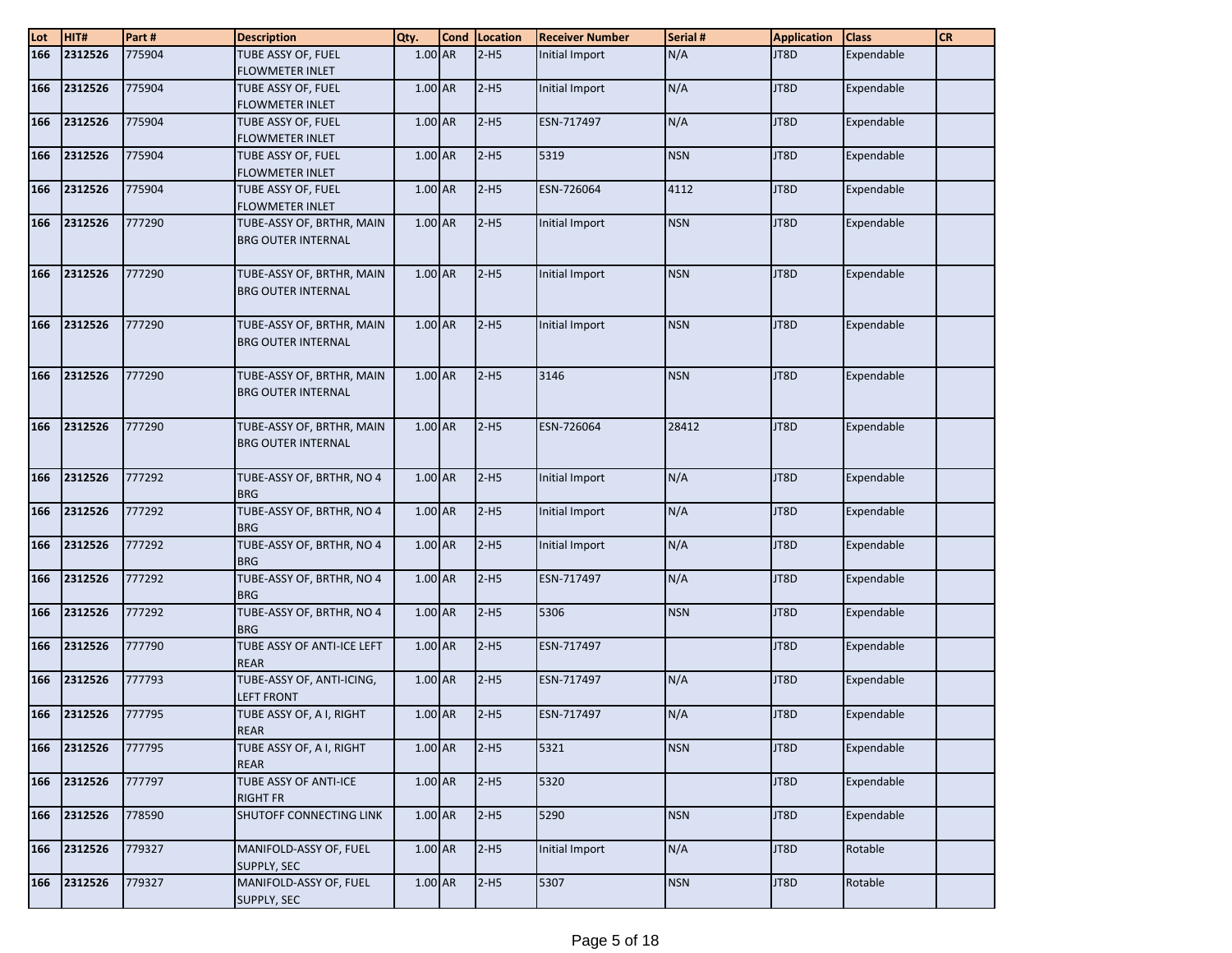| Lot | HIT#    | Part#      | <b>Description</b>                              | Qty.      | Cond Location | <b>Receiver Number</b> | Serial #   | <b>Application</b> | <b>Class</b> | <b>CR</b> |
|-----|---------|------------|-------------------------------------------------|-----------|---------------|------------------------|------------|--------------------|--------------|-----------|
| 166 | 2312526 | 779327     | MANIFOLD-ASSY OF, FUEL<br>SUPPLY, SEC           | 1.00 AR   | $2-H5$        | ESN-726064             | <b>NSN</b> | JT8D               | Rotable      |           |
| 166 | 2312526 | 779332     | MANIFOLD-ASSY OF, FUEL<br>SUPPLY, PRI           | 1.00 AR   | $2-H5$        | ESN-717497             | LS3237     | JT8D               | Rotable      |           |
| 166 | 2312526 | 779332     | MANIFOLD-ASSY OF, FUEL<br><b>SUPPLY, PRI</b>    | 1.00 AR   | $2-H5$        | 5309                   | <b>NSN</b> | JT8D               | Rotable      |           |
| 166 | 2312526 | 779332     | MANIFOLD-ASSY OF, FUEL<br><b>SUPPLY, PRI</b>    | 1.00 AR   | $2-H5$        | ESN-726064             | <b>NSN</b> | JT8D               | Rotable      |           |
| 166 | 2312526 | 780956     | <b>MANIFOLD ASSY AIR</b>                        | 1.00 AR   | $2-H5$        | ESN-717497             |            | JT8D               | Rotable      |           |
| 166 | 2312526 | 780956     | <b>MANIFOLD ASSY AIR</b>                        | 1.00 AR   | $2-H5$        | 5301                   |            | JT8D               | Rotable      |           |
| 166 | 2312526 | 781289     | MANIFOLD ASSY OF, 8TH STG<br><b>BLEED VALVE</b> | 1.00 AR   | $2-H5$        | Initial Import         | <b>NSN</b> | JT8D               | Rotable      |           |
| 166 | 2312526 | 781289     | MANIFOLD ASSY OF, 8TH STG<br><b>BLEED VALVE</b> | 1.00 AR   | $2-H5$        | Initial Import         | <b>NSN</b> | JT8D               | Rotable      |           |
| 166 | 2312526 | 781289-001 | MANIFOLD ASSY OF, 8TH STG<br><b>BLEED VALVE</b> | 1.00 AR   | $2-H5$        | Initial Import         | N/A        | JT8D               | Rotable      |           |
| 166 | 2312526 | 781604     | MANIFOLD-ASSY, PT7, RIGHT                       | 1.00 AR   | $2-H5$        | Initial Import         | <b>NSN</b> | JT8D               | Rotable      |           |
| 166 | 2312526 | 798220     | FAN EXIT STATOR SEGMENTS                        | 1.00 AR   | $2-H5$        | 4233                   | 531        | JT8D               | Expendable   |           |
| 166 | 2312526 | 798220     | FAN EXIT STATOR SEGMENTS                        | 1.00 AR   | $2-H5$        | 4233                   | 764        | JT8D               | Expendable   |           |
| 166 | 2312526 | 798220     | FAN EXIT STATOR SEGMENTS                        | $1.00$ AR | $2-H5$        | 4233                   | <b>NSN</b> | JT8D               | Expendable   |           |
| 166 | 2312526 | 798220     | <b>FAN EXIT STATOR SEGMENTS</b>                 | 1.00 AR   | $2-H5$        | 4233                   | 698        | JT8D               | Expendable   |           |
| 166 | 2312526 | 798220     | <b>FAN EXIT STATOR SEGMENTS</b>                 | $1.00$ AR | $2-H5$        | 4233                   | 2353       | JT8D               | Expendable   |           |
| 166 | 2312526 | 798220     | FAN EXIT STATOR SEGMENTS                        | 1.00 AR   | $2-H5$        | 4233                   | 527        | JT8D               | Expendable   |           |
| 166 | 2312526 | 798220     | FAN EXIT STATOR SEGMENTS                        | 1.00 AR   | $2-H5$        | 4233                   | <b>NSN</b> | JT8D               | Expendable   |           |
| 166 | 2312526 | 798220     | FAN EXIT STATOR SEGMENTS                        | 1.00 AR   | $2-H5$        | 4233                   | <b>NSN</b> | JT8D               | Expendable   |           |
| 166 | 2312526 | 798220     | FAN EXIT STATOR SEGMENTS                        | 1.00 AR   | $2-H5$        | 4233                   | 104        | JT8D               | Expendable   |           |
| 166 | 2312526 | 798220     | FAN EXIT STATOR SEGMENTS                        | $1.00$ AR | $2-H5$        | 4233                   | 6544       | JT8D               | Expendable   |           |
| 166 | 2312526 | 798220     | <b>FAN EXIT STATOR SEGMENTS</b>                 | 1.00 AR   | $2-H5$        | 4233                   | 2657       | JT8D               | Expendable   |           |
| 166 | 2312526 | 798220     | <b>FAN EXIT STATOR SEGMENTS</b>                 | 1.00 AR   | $2-H5$        | 4233                   | 1771       | JT8D               | Expendable   |           |
| 166 | 2312526 | 798220     | FAN EXIT STATOR SEGMENTS                        | $1.00$ AR | $2-H5$        | 4233                   | <b>NSN</b> | JT8D               | Expendable   |           |
| 166 | 2312526 | 798220     | FAN EXIT STATOR SEGMENTS                        | $1.00$ AR | $2-H5$        | 4233                   | <b>NSN</b> | JT8D               | Expendable   |           |
| 166 | 2312526 | 798220     | <b>FAN EXIT STATOR SEGMENTS</b>                 | 1.00 AR   | $2-H5$        | 4233                   | <b>NSN</b> | JT8D               | Expendable   |           |
| 166 | 2312526 | 798220     | FAN EXIT STATOR SEGMENTS                        | $1.00$ AR | $2-H5$        | 4233                   | <b>NSN</b> | JT8D               | Expendable   |           |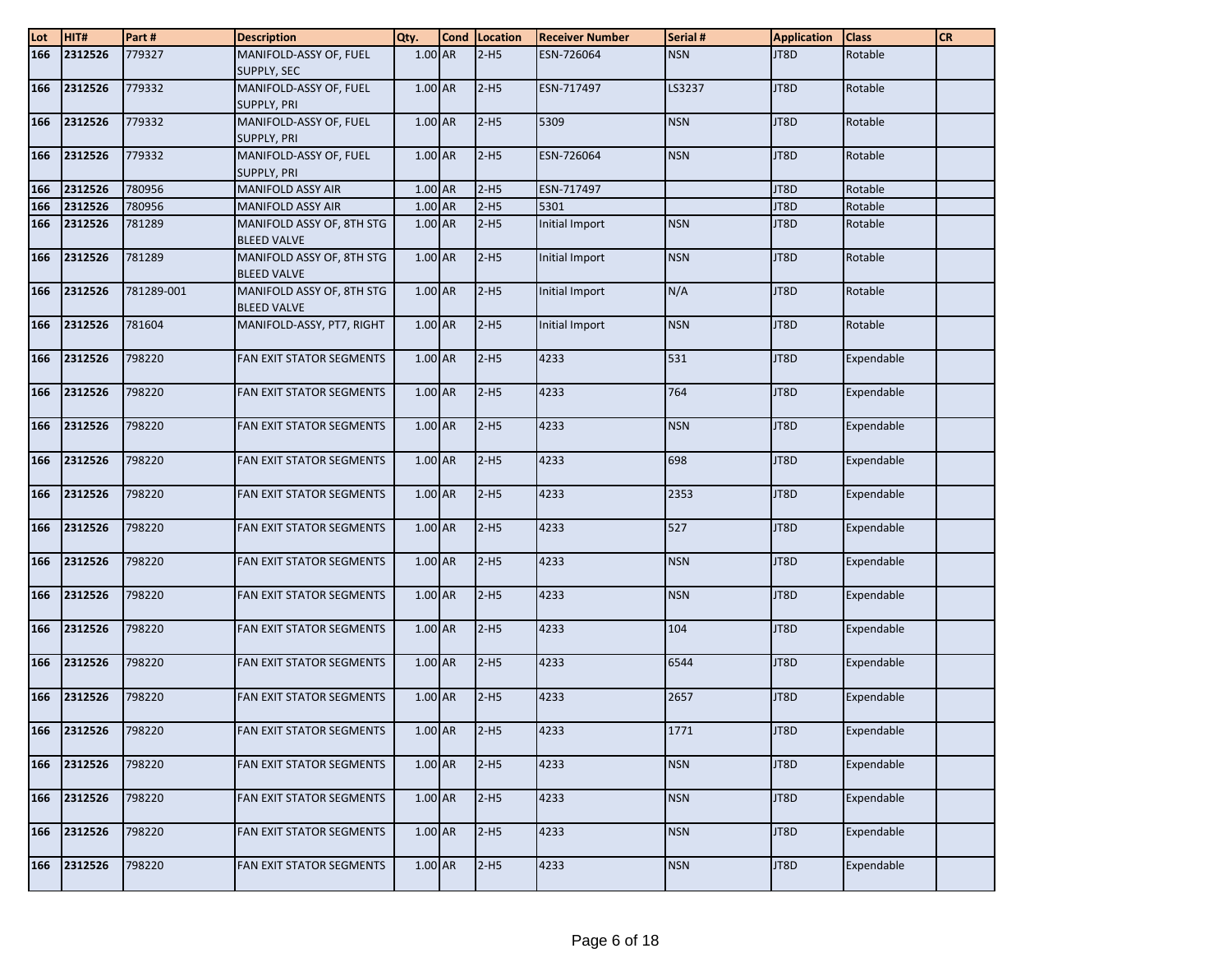| Lot | HIT#    | Part#  | <b>Description</b>              | Qty.      | <b>Cond</b> | Location | <b>Receiver Number</b> | Serial #   | <b>Application</b> | <b>Class</b> | <b>CR</b> |
|-----|---------|--------|---------------------------------|-----------|-------------|----------|------------------------|------------|--------------------|--------------|-----------|
| 166 | 2312526 | 798220 | FAN EXIT STATOR SEGMENTS        | $1.00$ AR |             | $2-H5$   | 4233                   | 3812       | JT8D               | Expendable   |           |
| 166 | 2312526 | 798220 | <b>FAN EXIT STATOR SEGMENTS</b> | 1.00 AR   |             | $2-H5$   | 4233                   | A6719      | JT8D               | Expendable   |           |
| 166 | 2312526 | 798220 | FAN EXIT STATOR SEGMENTS        | 1.00 AR   |             | $2-H5$   | 4233                   | <b>NSN</b> | JT8D               | Expendable   |           |
| 166 | 2312526 | 798220 | FAN EXIT STATOR SEGMENTS        | 1.00 AR   |             | $2-H5$   | 4233                   | <b>NSN</b> | JT8D               | Expendable   |           |
| 166 | 2312526 | 798220 | FAN EXIT STATOR SEGMENTS        | 1.00 AR   |             | $2-H5$   | 4233                   | <b>NSN</b> | JT8D               | Expendable   |           |
| 166 | 2312526 | 798220 | FAN EXIT STATOR SEGMENTS        | 1.00 AR   |             | $2-H5$   | 4233                   | 714        | JT8D               | Expendable   |           |
| 166 | 2312526 | 798220 | FAN EXIT STATOR SEGMENTS        | 1.00 AR   |             | $2-H5$   | 4233                   | <b>NSN</b> | JT8D               | Expendable   |           |
| 166 | 2312526 | 798220 | <b>FAN EXIT STATOR SEGMENTS</b> | 1.00 AR   |             | $2-H5$   | 4247                   | 2681       | JT8D               | Expendable   |           |
| 166 | 2312526 | 798220 | FAN EXIT STATOR SEGMENTS        | 1.00 AR   |             | $2-H5$   | 4247                   | 2697       | JT8D               | Expendable   |           |
| 166 | 2312526 | 798220 | FAN EXIT STATOR SEGMENTS        | 1.00 AR   |             | $2-H5$   | 4247                   | A4304      | JT8D               | Expendable   |           |
| 166 | 2312526 | 798220 | FAN EXIT STATOR SEGMENTS        | 1.00 AR   |             | $2-H5$   | 4247                   | <b>NSN</b> | JT8D               | Expendable   |           |
| 166 | 2312526 | 798220 | FAN EXIT STATOR SEGMENTS        | 1.00 AR   |             | $2-H5$   | 4247                   | 1789       | JT8D               | Expendable   |           |
| 166 | 2312526 | 798220 | FAN EXIT STATOR SEGMENTS        | 1.00 AR   |             | $2-H5$   | 4247                   | <b>NSN</b> | JT8D               | Expendable   |           |
| 166 | 2312526 | 798220 | <b>FAN EXIT STATOR SEGMENTS</b> | 1.00 AR   |             | $2-H5$   | 4247                   | 2658       | JT8D               | Expendable   |           |
| 166 | 2312526 | 798220 | FAN EXIT STATOR SEGMENTS        | 1.00 AR   |             | $2-H5$   | 4247                   | 2686       | JT8D               | Expendable   |           |
| 166 | 2312526 | 798220 | FAN EXIT STATOR SEGMENTS        | 1.00 AR   |             | $2-H5$   | 4247                   | <b>NSN</b> | JT8D               | Expendable   |           |
| 166 | 2312526 | 798220 | FAN EXIT STATOR SEGMENTS        | 1.00 AR   |             | $2-H5$   | 4247                   | 66B        | JT8D               | Expendable   |           |
| 166 | 2312526 | 798220 | FAN EXIT STATOR SEGMENTS        | 1.00 AR   |             | $2-H5$   | 4247                   | <b>NSN</b> | JT8D               | Expendable   |           |
| 166 | 2312526 | 798220 | FAN EXIT STATOR SEGMENTS        | 1.00 AR   |             | $2-H5$   | 4247                   | 454        | JT8D               | Expendable   |           |
| 166 | 2312526 | 798220 | <b>FAN EXIT STATOR SEGMENTS</b> | 1.00 AR   |             | $2-H5$   | 4247                   | <b>NSN</b> | JT8D               | Expendable   |           |
| 166 | 2312526 | 798220 | FAN EXIT STATOR SEGMENTS        | $1.00$ AR |             | $2-H5$   | 4247                   | 122        | JT8D               | Expendable   |           |
| 166 | 2312526 | 798220 | FAN EXIT STATOR SEGMENTS        | $1.00$ AR |             | $2-H5$   | 4247                   | 180        | JT8D               | Expendable   |           |
| 166 | 2312526 | 798220 | FAN EXIT STATOR SEGMENTS        | 1.00 AR   |             | $2-H5$   | 4247                   | L353       | JT8D               | Expendable   |           |
| 166 | 2312526 | 798220 | FAN EXIT STATOR SEGMENTS        | $1.00$ AR |             | $2-H5$   | 4247                   | <b>NSN</b> | JT8D               | Expendable   |           |
| 166 | 2312526 | 798220 | <b>FAN EXIT STATOR SEGMENTS</b> | $1.00$ AR |             | $2-H5$   | 4247                   | 2198       | JT8D               | Expendable   |           |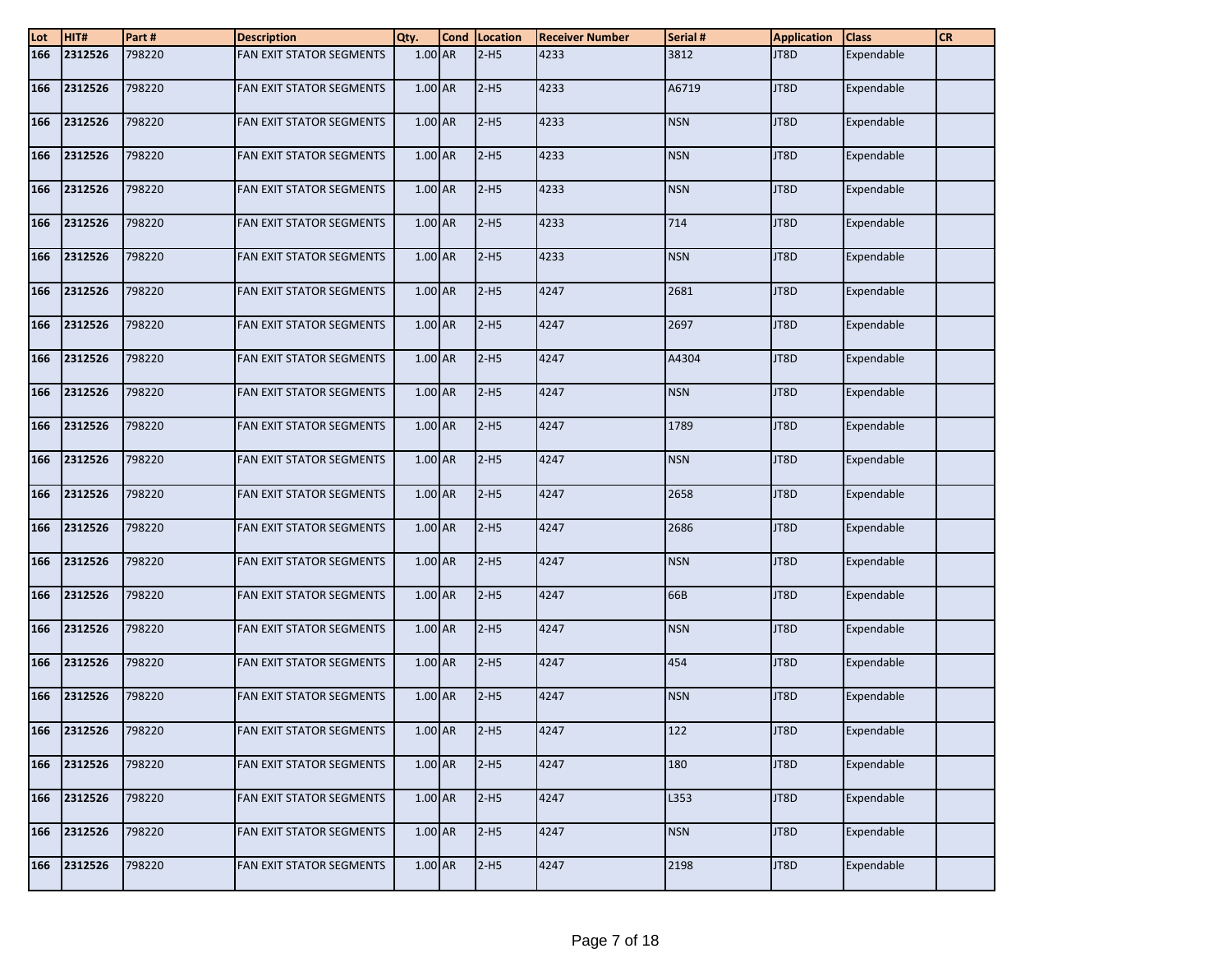| Lot | HIT#    | Part#  | <b>Description</b>              | Qty.      | <b>Cond</b> | Location | <b>Receiver Number</b> | Serial #   | <b>Application</b> | <b>Class</b> | <b>CR</b> |
|-----|---------|--------|---------------------------------|-----------|-------------|----------|------------------------|------------|--------------------|--------------|-----------|
| 166 | 2312526 | 798220 | FAN EXIT STATOR SEGMENTS        | $1.00$ AR |             | $2-H5$   | 4247                   | 875        | JT8D               | Expendable   |           |
| 166 | 2312526 | 798220 | <b>FAN EXIT STATOR SEGMENTS</b> | 1.00 AR   |             | $2-H5$   | 4247                   | 874        | JT8D               | Expendable   |           |
| 166 | 2312526 | 798220 | FAN EXIT STATOR SEGMENTS        | 1.00 AR   |             | $2-H5$   | 4247                   | <b>NSN</b> | JT8D               | Expendable   |           |
| 166 | 2312526 | 798220 | <b>FAN EXIT STATOR SEGMENTS</b> | 1.00 AR   |             | $2-H5$   | 4247                   | 440        | JT8D               | Expendable   |           |
| 166 | 2312526 | 798220 | FAN EXIT STATOR SEGMENTS        | 1.00 AR   |             | $2-H5$   | 4247                   | A72        | JT8D               | Expendable   |           |
| 166 | 2312526 | 798220 | <b>FAN EXIT STATOR SEGMENTS</b> | 1.00 AR   |             | $2-H5$   | 4428                   | 2659       | JT8D               | Expendable   |           |
| 166 | 2312526 | 798220 | FAN EXIT STATOR SEGMENTS        | 1.00 AR   |             | $2-H5$   | 4428                   | <b>NSN</b> | JT8D               | Expendable   |           |
| 166 | 2312526 | 798220 | <b>FAN EXIT STATOR SEGMENTS</b> | 1.00 AR   |             | $2-H5$   | 4428                   | 2652       | JT8D               | Expendable   |           |
| 166 | 2312526 | 798220 | FAN EXIT STATOR SEGMENTS        | 1.00 AR   |             | $2-H5$   | 4429                   | 106        | JT8D               | Expendable   |           |
| 166 | 2312526 | 798220 | FAN EXIT STATOR SEGMENTS        | 1.00 AR   |             | $2-H5$   | 4429                   | 179        | JT8D               | Expendable   |           |
| 166 | 2312526 | 798220 | FAN EXIT STATOR SEGMENTS        | 1.00 AR   |             | $2-H5$   | 4429                   | 187        | JT8D               | Expendable   |           |
| 166 | 2312526 | 798220 | FAN EXIT STATOR SEGMENTS        | 1.00 AR   |             | $2-H5$   | 4429                   | 64         | JT8D               | Expendable   |           |
| 166 | 2312526 | 798220 | FAN EXIT STATOR SEGMENTS        | 1.00 AR   |             | $2-H5$   | 4429                   | 9433       | JT8D               | Expendable   |           |
| 166 | 2312526 | 798220 | <b>FAN EXIT STATOR SEGMENTS</b> | 1.00 AR   |             | $2-H5$   | 4429                   | <b>NSN</b> | JT8D               | Expendable   |           |
| 166 | 2312526 | 798220 | FAN EXIT STATOR SEGMENTS        | $1.00$ AR |             | $2-H5$   | 4430                   | <b>NSN</b> | JT8D               | Expendable   |           |
| 166 | 2312526 | 798220 | FAN EXIT STATOR SEGMENTS        | 1.00 AR   |             | $2-H5$   | 4430                   | <b>NSN</b> | JT8D               | Expendable   |           |
| 166 | 2312526 | 798220 | FAN EXIT STATOR SEGMENTS        | 1.00 AR   |             | $2-H5$   | 4430                   | <b>NSN</b> | JT8D               | Expendable   |           |
| 166 | 2312526 | 798220 | FAN EXIT STATOR SEGMENTS        | 1.00 AR   |             | $2-H5$   | 4431                   | <b>NSN</b> | JT8D               | Expendable   |           |
| 166 | 2312526 | 798220 | FAN EXIT STATOR SEGMENTS        | 1.00 AR   |             | $2-H5$   | 4431                   | <b>NSN</b> | JT8D               | Expendable   |           |
| 166 | 2312526 | 798220 | <b>FAN EXIT STATOR SEGMENTS</b> | 1.00 AR   |             | $2-H5$   | 4432                   | <b>NSN</b> | JT8D               | Expendable   |           |
| 166 | 2312526 | 798220 | FAN EXIT STATOR SEGMENTS        | $1.00$ AR |             | $2-H5$   | 4432                   | <b>NSN</b> | JT8D               | Expendable   |           |
| 166 | 2312526 | 798220 | <b>FAN EXIT STATOR SEGMENTS</b> | $1.00$ AR |             | $2-H5$   | 4432                   | <b>NSN</b> | JT8D               | Expendable   |           |
| 166 | 2312526 | 798220 | FAN EXIT STATOR SEGMENTS        | 1.00 AR   |             | $2-H5$   | 4432                   | <b>NSN</b> | JT8D               | Expendable   |           |
| 166 | 2312526 | 798220 | FAN EXIT STATOR SEGMENTS        | $1.00$ AR |             | $2-H5$   | 4433                   | AT306      | JT8D               | Expendable   |           |
| 166 | 2312526 | 798220 | <b>FAN EXIT STATOR SEGMENTS</b> | $1.00$ AR |             | $2-H5$   | 4433                   | L166       | JT8D               | Expendable   |           |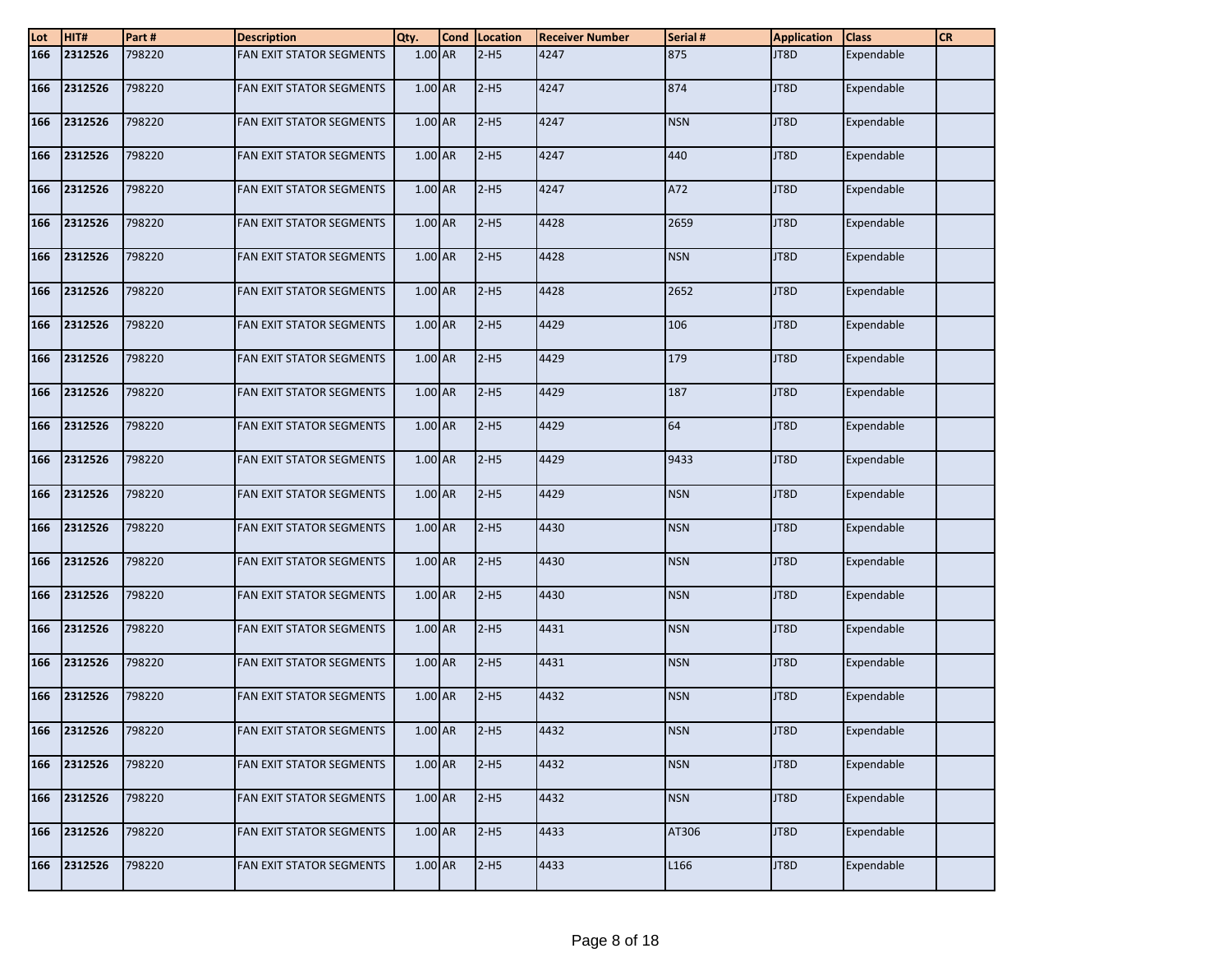| Lot | HIT#    | Part#  | <b>Description</b>              | Qty.      | <b>Cond</b> | Location | <b>Receiver Number</b> | Serial #       | <b>Application</b> | <b>Class</b> | <b>CR</b> |
|-----|---------|--------|---------------------------------|-----------|-------------|----------|------------------------|----------------|--------------------|--------------|-----------|
| 166 | 2312526 | 798220 | FAN EXIT STATOR SEGMENTS        | $1.00$ AR |             | $2-H5$   | 4433                   | 1192           | JT8D               | Expendable   |           |
| 166 | 2312526 | 798220 | <b>FAN EXIT STATOR SEGMENTS</b> | 1.00 AR   |             | $2-H5$   | 4433                   | 1962           | JT8D               | Expendable   |           |
| 166 | 2312526 | 798220 | FAN EXIT STATOR SEGMENTS        | 1.00 AR   |             | $2-H5$   | 4433                   | 3737           | JT8D               | Expendable   |           |
| 166 | 2312526 | 798220 | <b>FAN EXIT STATOR SEGMENTS</b> | 1.00 AR   |             | $2-H5$   | 4434                   | 9851           | JT8D               | Expendable   |           |
| 166 | 2312526 | 798220 | FAN EXIT STATOR SEGMENTS        | 1.00 AR   |             | $2-H5$   | 4434                   | $\overline{4}$ | JT8D               | Expendable   |           |
| 166 | 2312526 | 798220 | FAN EXIT STATOR SEGMENTS        | 1.00 AR   |             | $2-H5$   | 4434                   | 6053           | JT8D               | Expendable   |           |
| 166 | 2312526 | 798220 | FAN EXIT STATOR SEGMENTS        | 1.00 AR   |             | $2-H5$   | 4434                   | 6102           | JT8D               | Expendable   |           |
| 166 | 2312526 | 798220 | <b>FAN EXIT STATOR SEGMENTS</b> | 1.00 AR   |             | $2-H5$   | 4435                   | <b>NSN</b>     | JT8D               | Expendable   |           |
| 166 | 2312526 | 798220 | FAN EXIT STATOR SEGMENTS        | 1.00 AR   |             | $2-H5$   | 4437                   | <b>NSN</b>     | JT8D               | Expendable   |           |
| 166 | 2312526 | 798220 | FAN EXIT STATOR SEGMENTS        | 1.00 AR   |             | $2-H5$   | 4437                   | <b>NSN</b>     | JT8D               | Expendable   |           |
| 166 | 2312526 | 798220 | FAN EXIT STATOR SEGMENTS        | 1.00 AR   |             | $2-H5$   | 4437                   | 843            | JT8D               | Expendable   |           |
| 166 | 2312526 | 798220 | <b>FAN EXIT STATOR SEGMENTS</b> | 1.00 AR   |             | $2-H5$   | 4438                   | <b>NSN</b>     | JT8D               | Expendable   |           |
| 166 | 2312526 | 798220 | FAN EXIT STATOR SEGMENTS        | 1.00 AR   |             | $2-H5$   | 4438                   | <b>NSN</b>     | JT8D               | Expendable   |           |
| 166 | 2312526 | 798220 | <b>FAN EXIT STATOR SEGMENTS</b> | 1.00 AR   |             | $2-H5$   | 4438                   | <b>NSN</b>     | JT8D               | Expendable   |           |
| 166 | 2312526 | 798220 | FAN EXIT STATOR SEGMENTS        | 1.00 AR   |             | $2-H5$   | 4438                   | <b>NSN</b>     | JT8D               | Expendable   |           |
| 166 | 2312526 | 798220 | FAN EXIT STATOR SEGMENTS        | 1.00 AR   |             | $2-H5$   | 4439                   | <b>NSN</b>     | JT8D               | Expendable   |           |
| 166 | 2312526 | 798220 | FAN EXIT STATOR SEGMENTS        | 1.00 AR   |             | $2-H5$   | 4439                   | 519            | JT8D               | Expendable   |           |
| 166 | 2312526 | 798220 | FAN EXIT STATOR SEGMENTS        | 1.00 AR   |             | $2-H5$   | 4439                   | 65             | JT8D               | Expendable   |           |
| 166 | 2312526 | 798220 | FAN EXIT STATOR SEGMENTS        | 1.00 AR   |             | $2-H5$   | 4439                   | 572            | JT8D               | Expendable   |           |
| 166 | 2312526 | 798220 | <b>FAN EXIT STATOR SEGMENTS</b> | 1.00 AR   |             | $2-H5$   | 4440                   | 485            | JT8D               | Expendable   |           |
| 166 | 2312526 | 798220 | FAN EXIT STATOR SEGMENTS        | $1.00$ AR |             | $2-H5$   | 4440                   | <b>NSN</b>     | JT8D               | Expendable   |           |
| 166 | 2312526 | 798220 | FAN EXIT STATOR SEGMENTS        | $1.00$ AR |             | $2-H5$   | 4440                   | <b>NSN</b>     | JT8D               | Expendable   |           |
| 166 | 2312526 | 798220 | FAN EXIT STATOR SEGMENTS        | 1.00 AR   |             | $2-H5$   | 4441                   | 430            | JT8D               | Expendable   |           |
| 166 | 2312526 | 798220 | FAN EXIT STATOR SEGMENTS        | $1.00$ AR |             | $2-H5$   | 4442                   | 4243           | JT8D               | Expendable   |           |
| 166 | 2312526 | 798220 | <b>FAN EXIT STATOR SEGMENTS</b> | $1.00$ AR |             | $2-H5$   | 4442                   | 68B            | JT8D               | Expendable   |           |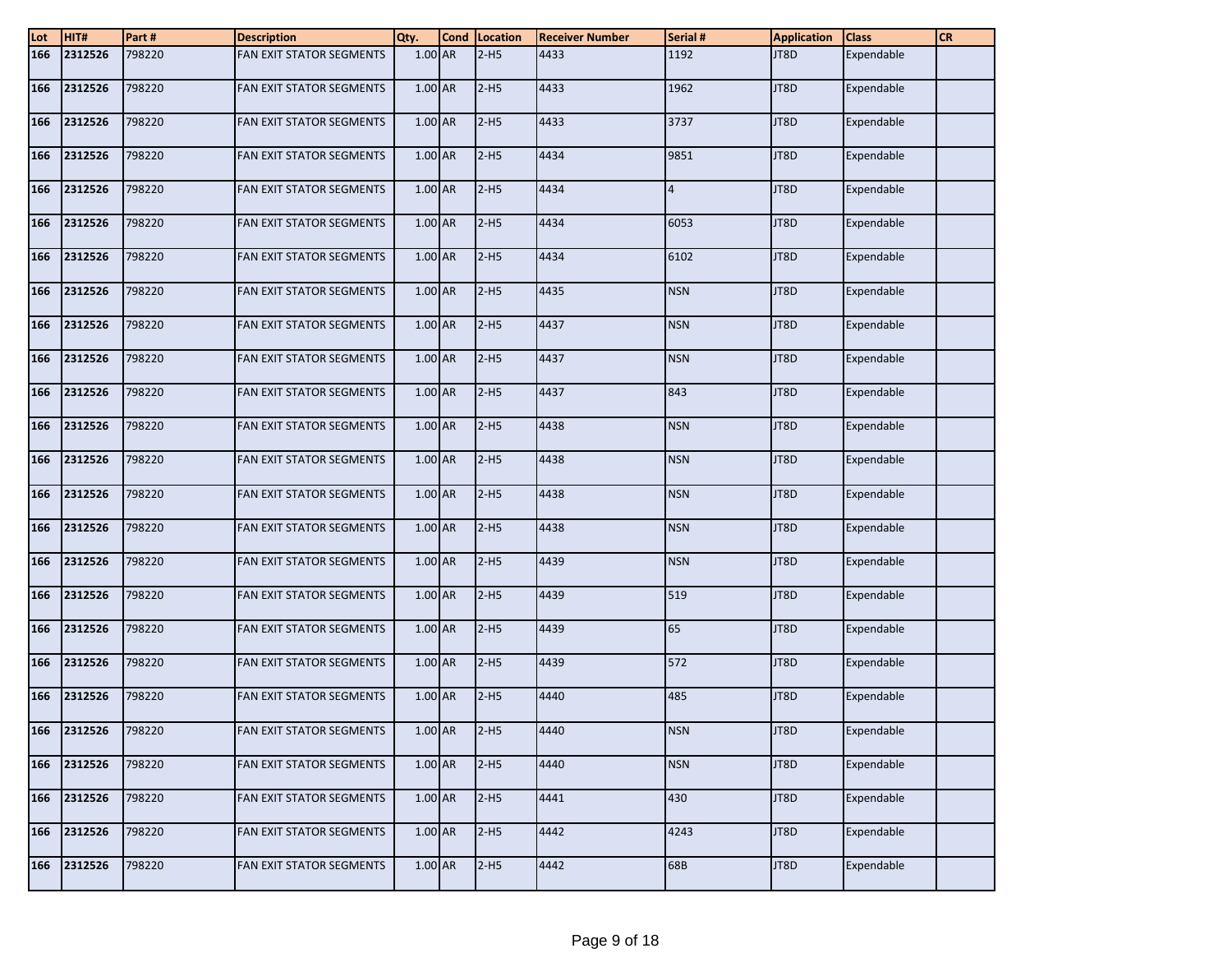| $\frac{\text{Lot}}{166}$ | HIT#    | Part#     | <b>Description</b>                                 | Qty.      | Cond Location | <b>Receiver Number</b> | Serial #   | <b>Application</b> | <b>Class</b> | <b>CR</b> |
|--------------------------|---------|-----------|----------------------------------------------------|-----------|---------------|------------------------|------------|--------------------|--------------|-----------|
|                          | 2312526 | 798220    | <b>FAN EXIT STATOR SEGMENTS</b>                    | 1.00 AR   | $2-H5$        | 4442                   | 652        | JT8D               | Expendable   |           |
| 166                      | 2312526 | 798220    | FAN EXIT STATOR SEGMENTS                           | 1.00 AR   | $2-H5$        | 4442                   | 560        | JT8D               | Expendable   |           |
| 166                      | 2312526 | 798220    | FAN EXIT STATOR SEGMENTS                           | 1.00 AR   | $2-H5$        | 4443                   | 3442       | JT8D               | Expendable   |           |
| 166                      | 2312526 | 798220    | FAN EXIT STATOR SEGMENTS                           | 1.00 AR   | $2-H5$        | 4443                   | 92         | JT8D               | Expendable   |           |
| 166                      | 2312526 | 798220    | FAN EXIT STATOR SEGMENTS                           | 1.00 AR   | $2-H5$        | 4443                   | 512        | JT8D               | Expendable   |           |
| 166                      | 2312526 | 798220    | FAN EXIT STATOR SEGMENTS                           | 1.00 AR   | $2-H5$        | 4444                   | <b>NSN</b> | JT8D               | Expendable   |           |
| 166                      | 2312526 | 798220    | FAN EXIT STATOR SEGMENTS                           | 1.00 AR   | $2-H5$        | 4444                   | <b>NSN</b> | JT8D               | Expendable   |           |
| 166                      | 2312526 | 798220    | FAN EXIT STATOR SEGMENTS                           | 1.00 AR   | $2-H5$        | 4444                   | <b>NSN</b> | JT8D               | Expendable   |           |
| 166                      | 2312526 | 798220    | FAN EXIT STATOR SEGMENTS                           | 1.00 AR   | $2-H5$        | 4445                   | 3823       | JT8D               | Expendable   |           |
| 166                      | 2312526 | 798220    | FAN EXIT STATOR SEGMENTS                           | 1.00 AR   | $2-H5$        | 4446                   | 711        | JT8D               | Expendable   |           |
| 166                      | 2312526 | 798220    | FAN EXIT STATOR SEGMENTS                           | 1.00 AR   | $2-H5$        | 4447                   | <b>NSN</b> | JT8D               | Expendable   |           |
| 166                      | 2312526 | 806841-01 | MANIFOLD-ASSY OF, SUPPLY,<br>PS3, BLEED CONTROL    | 1.00 AR   | $2-H5$        | Initial Import         | N/A        | JT8D               | Rotable      |           |
| 166                      | 2312526 | 806841-01 | MANIFOLD-ASSY OF, SUPPLY,<br>PS3, BLEED CONTROL    | 1.00 AR   | $2-H5$        | Initial Import         | N/A        | JT8D               | Rotable      |           |
| 166                      | 2312526 | 806841-01 | MANIFOLD-ASSY OF, SUPPLY,<br>PS3, BLEED CONTROL    | 1.00 AR   | $2-H5$        | Initial Import         | N/A        | JT8D               | Rotable      |           |
| 166                      | 2312526 | 806841-01 | MANIFOLD-ASSY OF, SUPPLY,<br>PS3, BLEED CONTROL    | $1.00$ AR | $2-H5$        | ESN-717497             | N/A        | JT8D               | Rotable      |           |
| 166                      | 2312526 | 806843-01 | MANIFOLD-ASSY OF, SUPPLY,<br>PS4, BLEED CONTROL    | 1.00 AR   | $2-H5$        | Initial Import         | N/A        | JT8D               | Rotable      |           |
| 166                      | 2312526 | 806843-01 | MANIFOLD-ASSY OF, SUPPLY,<br>PS4, BLEED CONTROL    | 1.00 AR   | $2-H5$        | Initial Import         | N/A        | JT8D               | Rotable      |           |
| 166                      | 2312526 | 806843-01 | MANIFOLD-ASSY OF, SUPPLY,<br>PS4, BLEED CONTROL    | $1.00$ AR | $12-H5$       | ESN-717497             | N/A        | JT8D               | Rotable      |           |
| 166                      | 2312526 | 806844    | TUBE-ASSY OF, SUPPLY,<br>PS3.2, BLEED CONTROL POST | $1.00$ AR | $2-H5$        | Initial Import         | N/A        | JT8D               | Expendable   |           |
| 166                      | 2312526 | 806844-01 | TUBE-ASSY OF, SUPPLY,<br>PS3.2, BLEED CONTROL POST | $1.00$ AR | $2-H5$        | Initial Import         | N/A        | JT8D               | Expendable   |           |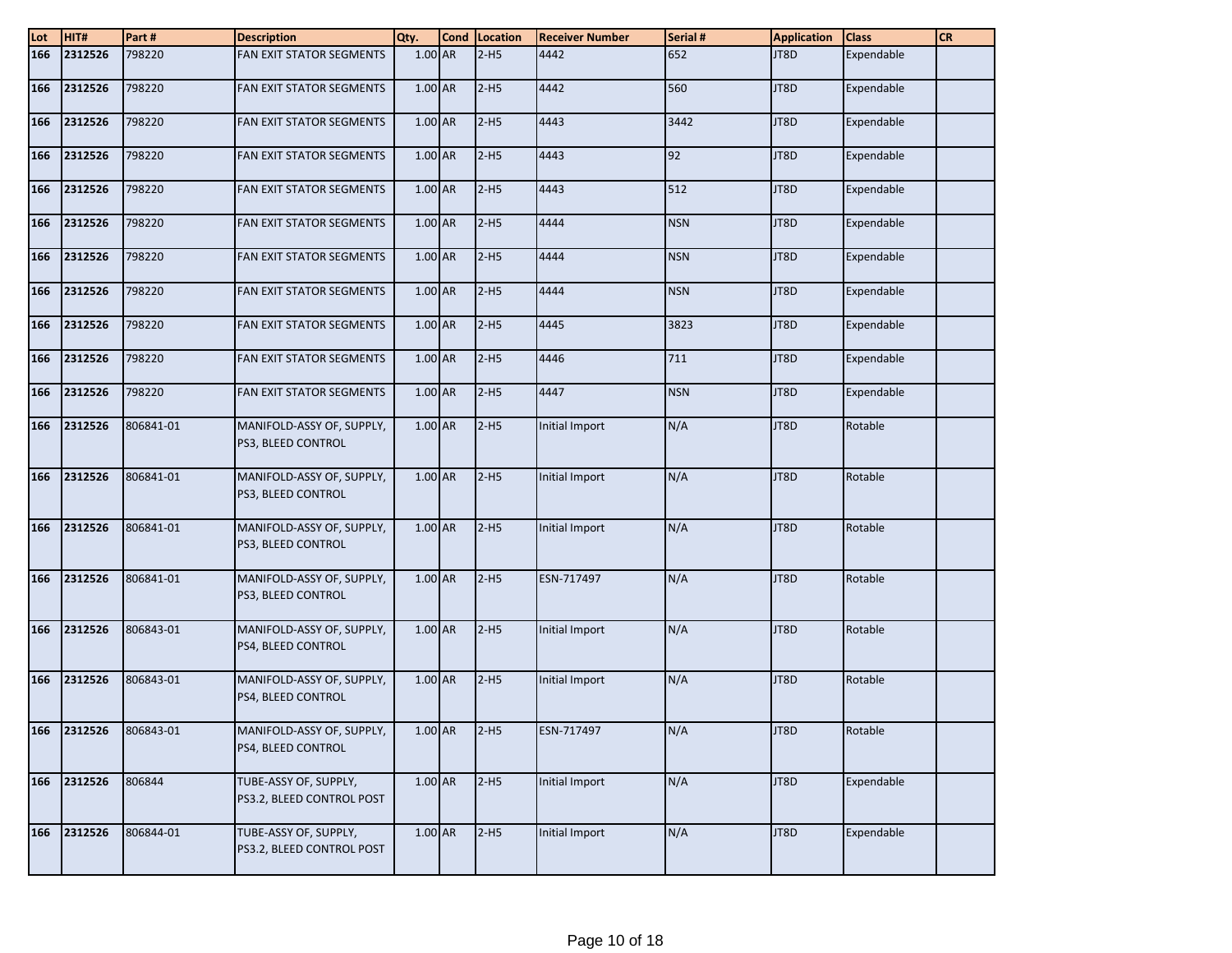| Lot        | HIT#               | Part#                  | <b>Description</b>                                                               | Qty.                 | <b>Cond</b> | Location         | <b>Receiver Number</b>       | Serial #   | <b>Application</b> | <b>Class</b>          | <b>CR</b> |
|------------|--------------------|------------------------|----------------------------------------------------------------------------------|----------------------|-------------|------------------|------------------------------|------------|--------------------|-----------------------|-----------|
| 166        | 2312526            | 806844-01              | TUBE-ASSY OF, SUPPLY,<br>PS3.2, BLEED CONTROL POST                               | $1.00$ AR            |             | $2-H5$           | Initial Import               | N/A        | JT8D               | Expendable            |           |
| 166        | 2312526            | 806846                 | TUBE-ASSY OF, PT2 BLEED<br><b>CONTROL</b>                                        | 1.00 AR              |             | $2-H5$           | Initial Import               | N/A        | JT8D               | Expendable            |           |
| 166        | 2312526            | 806846                 | TUBE-ASSY OF, PT2 BLEED<br><b>CONTROL</b>                                        | 1.00 AR              |             | $2-H5$           | Initial Import               | N/A        | JT8D               | Expendable            |           |
| 166        | 2312526            | 806846-01              | TUBE-ASSY OF, SUPPLY, PT2,<br><b>BLEED CONTROL</b>                               | 1.00 AR              |             | $2-H5$           | Initial Import               | N/A        | JT8D               | Expendable            |           |
| 166        | 2312526            | 806847-01              | TUBE-ASSY OF, SUPPLY, PS4<br><b>BLEED VALVE</b>                                  | 1.00 AR              |             | $2-H5$           | Initial Import               | N/A        | JT8D               | Expendable            |           |
| 166        | 2312526            | 806847-01              | TUBE-ASSY OF, SUPPLY, PS4<br><b>BLEED VALVE</b>                                  | 1.00 AR              |             | $2-H5$           | Initial Import               | N/A        | JT8D               | Expendable            |           |
| 166        | 2312526            | 806847-01              | TUBE-ASSY OF, SUPPLY, PS4<br><b>BLEED VALVE</b>                                  | 1.00 AR              |             | $2-H5$           | Initial Import               | N/A        | JT8D               | Expendable            |           |
| 166        | 2312526            | 806848-01              | TUBE-ASSY OF, SUPPLY BLEED<br><b>VAVLE CONTROL</b>                               | $1.00$ AR            |             | $2-H5$           | Initial Import               | N/A        | JT8D               | Expendable            |           |
| 166        | 2312526            | 806848-01              | TUBE-ASSY OF, SUPPLY BLEED<br><b>VAVLE CONTROL</b>                               | 1.00 AR              |             | $2-H5$           | Initial Import               | N/A        | JT8D               | Expendable            |           |
| 166        | 2312526            | 806848-01              | TUBE-ASSY OF, SUPPLY BLEED<br><b>VAVLE CONTROL</b>                               | 1.00 AR              |             | $2-H5$           | Initial Import               | N/A        | JT8D               | Expendable            |           |
| 166        | 2312526            | 807302-01              | TUBE-ASSY OF, SCAVENGE<br>NO <sub>1</sub> BRG                                    | 1.00 AR              |             | $2-H5$           | Initial Import               | N/A        | JT8D               | Expendable            |           |
| 166        | 2312526            | 807305-01              | TUBE-ASSY OF, BRTHR, NO 1<br><b>BRG</b>                                          | 1.00 AR              |             | $2-H5$           | Initial Import               | N/A        | JT8D               | Expendable            |           |
| 166        | 2312526            | 807310-01              | TUBE ASSY OF, FUEL<br><b>FLOWMETER INLET</b>                                     | 1.00 AR              |             | $2-H5$           | Initial Import               | N/A        | JT8D               | Expendable            |           |
| 166        | 2312526            | 814770-01              | TUBE-ASSY OF, PRESSURE                                                           | 1.00 AR              |             | $2-H5$           | <b>Initial Import</b>        | N/A        | JT8D               | Expendable            |           |
| 166        | 2312526            | 814770-01              | TUBE-ASSY OF, PRESSURE                                                           | 1.00 AR              |             | $2-H5$           | Initial Import               | N/A        | JT8D               | Expendable            |           |
| 166        | 2312526            | 814770-01              | TUBE-ASSY OF, PRESSURE                                                           | 1.00 AR              |             | $2-H5$           | <b>Initial Import</b>        | N/A        | JT8D               | Expendable            |           |
| 166        | 2312526            | 814770-01              | TUBE-ASSY OF, PRESSURE                                                           | 1.00 AR              |             | $2-H5$           | Initial Import               | N/A        | JT8D               | Expendable            |           |
| 166        | 2312526            | 814774-01              | <b>MANIFOLD ASSY OIL</b>                                                         | 1.00 AR              |             | $2-H5$           | ESN-717497                   |            | JT8D               | Rotable               |           |
| 166<br>166 | 2312526<br>2312526 | 814774-01<br>814777-01 | <b>MANIFOLD ASSY OIL</b><br>TUBE ASSY OF, PRESSURE #4<br>$\frac{1}{2}$ AND 6 BRG | $1.00$ AR<br>1.00 AR |             | $2-H5$<br>$2-H5$ | ESN-726064<br>Initial Import | <b>NSN</b> | JT8D<br>JT8D       | Rotable<br>Expendable |           |
| 166        | 2312526            | 814777-01              | TUBE ASSY OF, PRESSURE #4<br>$\frac{1}{2}$ AND 6 BRG                             | 1.00 AR              |             | $2-H5$           | ESN-717497                   | N/A        | JT8D               | Expendable            |           |
| 166        | 2312526            | 815094-01              | MANIFOLD-ASSY OF, SUPPLY<br><b>BLEED VALVE CONTROL</b><br>UPPER                  | 1.00 AR              |             | $2-H5$           | Initial Import               | N/A        | JT8D               | Rotable               |           |
| 166        | 2312526            | 815094-01              | MANIFOLD-ASSY OF, SUPPLY<br><b>BLEED VALVE CONTROL</b><br><b>UPPER</b>           | 1.00 AR              |             | $2-H5$           | Initial Import               | N/A        | JT8D               | Rotable               |           |
| 166        | 2312526            | 815094-01              | MANIFOLD-ASSY OF, SUPPLY<br>BLEED VALVE CONTROL<br><b>UPPER</b>                  | $1.00$ AR            |             | $2-H5$           | ESN-717497                   | N/A        | JT8D               | Rotable               |           |
| 166        | 2312526            | 815094-01              | MANIFOLD-ASSY OF, SUPPLY<br>BLEED VALVE CONTROL<br><b>UPPER</b>                  | $1.00$ AR            |             | $2-H5$           | 5348                         | <b>NSN</b> | JT8D               | Rotable               |           |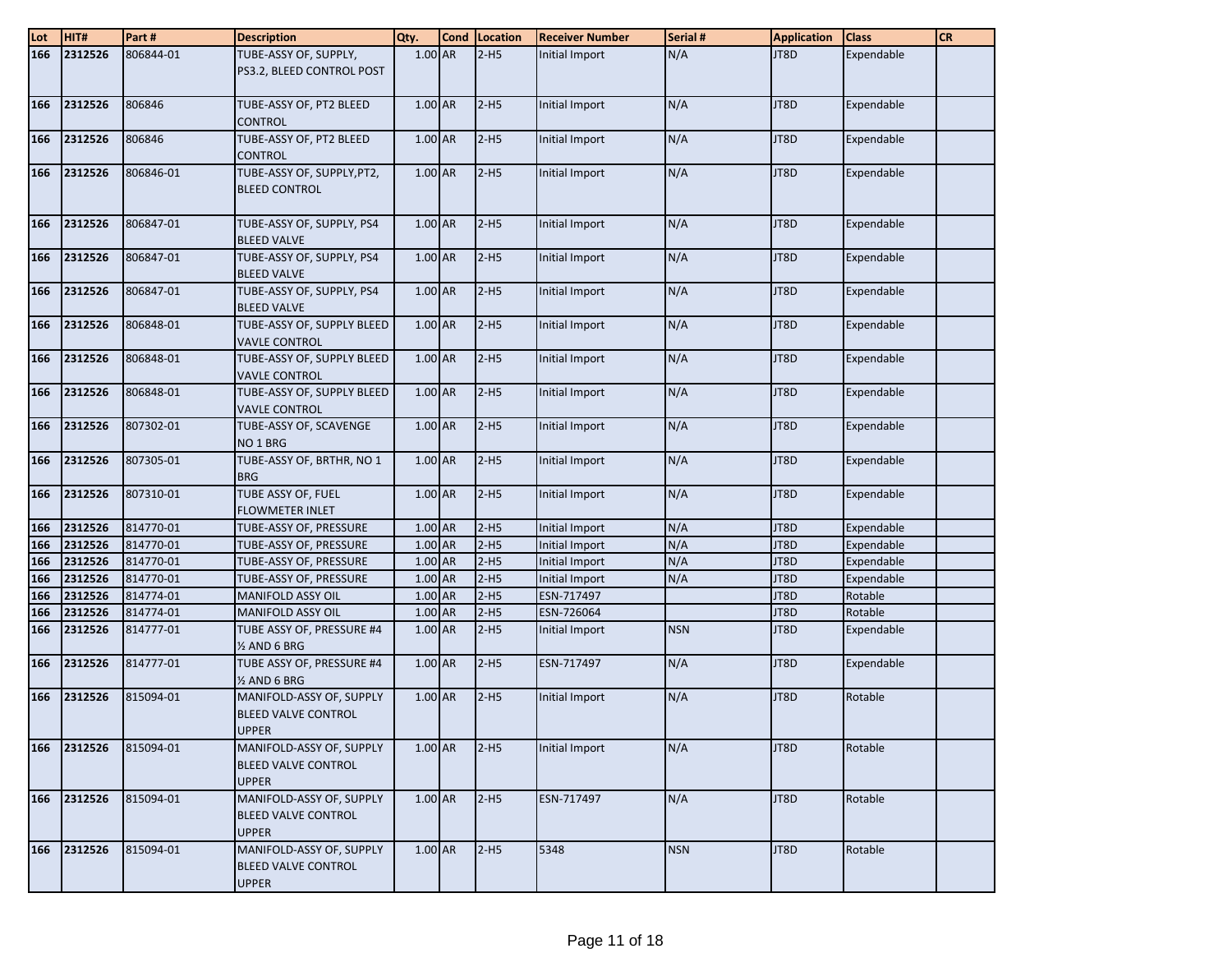| Lot | HIT#    | Part#       | <b>Description</b>                                                     | Qty.      | Cond Location | <b>Receiver Number</b> | Serial #     | <b>Application</b> | <b>Class</b> | <b>CR</b> |
|-----|---------|-------------|------------------------------------------------------------------------|-----------|---------------|------------------------|--------------|--------------------|--------------|-----------|
| 166 | 2312526 | 815094-01   | MANIFOLD-ASSY OF, SUPPLY<br><b>BLEED VALVE CONTROL</b><br><b>UPPER</b> | 1.00 AR   | $2-H5$        | ESN-726064             | <b>NSN</b>   | JT8D               | Rotable      |           |
| 166 | 2312526 | 815359-01   | TUBE ASSY OF, BLEED VALVE,<br><b>SUPPLY</b>                            | $1.00$ AR | $2-H5$        | ESN-717497             | N/A          | JT8D               | Expendable   |           |
| 166 | 2312526 | 815359-01   | TUBE ASSY OF, BLEED VALVE,<br><b>SUPPLY</b>                            | 1.00 AR   | $2-H5$        | 5353                   | <b>NSN</b>   | JT8D               | Expendable   |           |
| 166 | 2312526 | 815605      | TUBE-ASSY OF, SUPPLY BLEED<br><b>VALVE</b>                             | 1.00 AR   | $2-H5$        | 5347                   | <b>NSN</b>   | JT8D               | Expendable   |           |
| 166 | 2312526 | 821856-01   | MANIFOLD ASSY OF, FUEL,<br>PRI, LEFT                                   | 1.00 AR   | $2-H5$        | 5310                   | <b>NSN</b>   | JT8D               | Rotable      |           |
| 166 | 2312526 | 821859-01   | <b>FUEL MAINFOLD</b>                                                   | 1.00 AR   | $2-H5$        | 5352                   | <b>NSN</b>   | JT8D               | Expendable   |           |
| 167 | 2312527 | 3938333-1   | <b>BRACKET ASSY</b>                                                    | 1.00 AR   | $2 - 11$      | Initial Import         | N/A          | JT8D               | Expendable   |           |
| 167 | 2312527 | 479445      | SEAT SEALING FUEL MANF<br><b>INLET</b>                                 | 2.00 AR   | $2 - 11$      | Initial Import         | N/A          | JT8D               | Expendable   |           |
| 167 | 2312527 | 5000088-01  | TUBE ASSY OF, DRAIN, #2 BRG                                            | 1.00 AR   | $2 - 11$      | Initial Import         | N/A          | JT8D               | Expendable   |           |
| 167 | 2312527 | 525961      | <b>SPACER SEAL</b>                                                     | 1.00 AR   | $2 - 11$      | Initial Import         | N/A          | JT8D               | Expendable   |           |
| 167 | 2312527 | 525962      | SPACER-SEAL                                                            | 1.00 AR   | $2 - 11$      | Initial Import         | N/A          | JT8D               | Expendable   |           |
| 167 | 2312527 | 544858      | TUBE ASSY OF, SCAV, #4 BRG<br>INR, INTERNAL                            | 1.00 AR   | $2 - 11$      | Initial Import         | N/A          | JT8D               | Expendable   |           |
| 167 | 2312527 | 547640      | LOCK-TURB SHAFT CPLG                                                   | 1.00 AR   | $2 - 11$      | Initial Import         | N/A          | JT8D               | Expendable   |           |
| 167 | 2312527 | 560867      | WASHER, KEY                                                            | $3.00$ AR | $2 - 11$      | Initial Import         | N/A          | JT8D               | Expendable   |           |
| 167 | 2312527 | 565016      | <b>OIL TANK</b>                                                        | 1.00 AR   | $2 - 11$      | Initial Import         | <b>BH311</b> | JT8D               | Expendable   |           |
| 167 | 2312527 | 565018      | OIL TANK STRAP ASSY                                                    | 1.00 AR   | $2 - 11$      | Initial Import         | <b>NSN</b>   | JT8D               | Expendable   |           |
| 167 | 2312527 | 5938355-501 | <b>DUCT ASSY</b>                                                       | 1.00 AR   | $2 - 11$      | 4539                   | <b>NSN</b>   | JT8D               | Expendable   |           |
| 167 | 2312527 | 702695      | CC DUCT INN REAR SUPPORT                                               | $5.00$ AR | $2 - 11$      | Initial Import         | N/A          | JT8D               | Expendable   |           |
| 167 | 2312527 | 702696      | CC DUCT INN REAR SUPPORT                                               | 1.00 AR   | $2 - 11$      | Initial Import         | N/A          | JT8D               | Expendable   |           |
| 167 | 2312527 | 728981      | SPACER-SEAL                                                            | 1.00 AR   | $2 - 11$      | Initial Import         | <b>NSN</b>   | JT8D               | Expendable   |           |
| 167 | 2312527 | 740262      | NO 1 BRG RTNG PLATE                                                    | 1.00 AR   | $2 - 11$      | Initial Import         | N/A          | JT8D               | Expendable   |           |
| 167 | 2312527 | 740263      | NO 1 BRG STOP                                                          | 1.00 AR   | $2 - 11$      | Initial Import         | <b>NSN</b>   | JT8D               | Expendable   |           |
| 167 | 2312527 | 745608      | HEATER ASSY-FUEL DE-ICING                                              | 1.00 AR   | $2 - 11$      | Initial Import         | E6018        | JT8D               | Expendable   |           |
| 167 | 2312527 | 758968      | TURB SHAFT COUPLING LOCK                                               | 1.00 AR   | $2 - 11$      | Initial Import         | <b>NSN</b>   | JT8D               | Expendable   |           |
| 167 | 2312527 | 761461      | TUBE ASSY OF SENSING TURB<br><b>COOLING AIR OUTER</b>                  | 1.00 AR   | $2 - 11$      | Initial Import         | <b>NSN</b>   | JT8D               | Expendable   |           |
| 167 | 2312527 | 762472      | NO 2 AND 3 BRG OIL NOZZLE                                              | 1.00 AR   | $2 - 11$      | Initial Import         | <b>NSN</b>   | JT8D               | Expendable   |           |
| 167 | 2312527 | 762550      | DUCT SEGMENT ASSY OF,<br>INNER FR, FAN EXH                             | 1.00 AR   | $2 - 11$      | 8178*                  | <b>NSN</b>   | JT8D               | Expendable   |           |
| 167 | 2312527 | 766322      | TUBE ASSY OF, OIL PRESSURE,<br>#2 AND 3 BRG                            | 1.00 AR   | $2 - 11$      | Initial Import         | <b>NSN</b>   | JT8D               | Expendable   |           |
| 167 | 2312527 | 766322      | TUBE ASSY OF, OIL PRESSURE,<br>#2 AND 3 BRG                            | 1.00 AR   | $2 - 11$      | 6373                   | <b>NSN</b>   | JT8D               | Expendable   |           |
| 167 | 2312527 | 771440      | TURBINE SHAFT COUPLING                                                 | 1.00 AR   | $2 - 11$      | Initial Import         | <b>NSN</b>   | JT8D               | Expendable   |           |
| 167 | 2312527 | 773172-002  | 11 TO 12 SPACER                                                        | 1.00 AR   | $2 - 11$      | WO-20024               | TC8545       | JT8D               | Expendable   |           |
| 167 | 2312527 | 774389      | POWER CONNECTING LINK                                                  | 1.00 AR   | $2 - 11$      | Initial Import         | <b>NSN</b>   | JT8D               | Expendable   |           |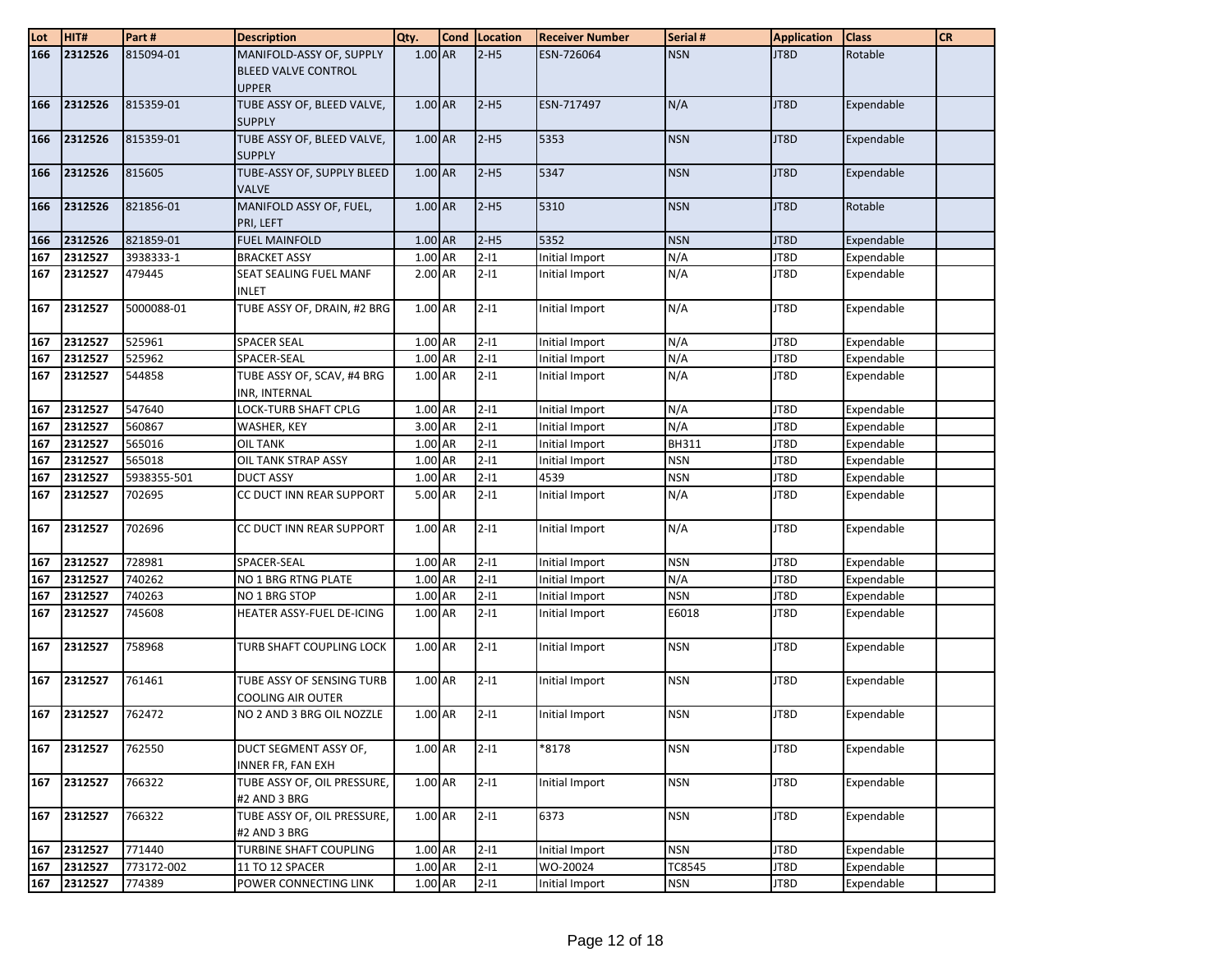| Lot        | HIT#    | Part#       | <b>Description</b>                      | Qty.               | Cond Location        | <b>Receiver Number</b> | Serial #   | <b>Application</b> | <b>Class</b> | <b>CR</b> |
|------------|---------|-------------|-----------------------------------------|--------------------|----------------------|------------------------|------------|--------------------|--------------|-----------|
| 167        | 2312527 | 776443      | CABLE AND BOX-ASSY OF,                  | 1.00 AR            | $2 - 11$             | Initial Import         | 96213      | JT8D               | Expendable   |           |
|            |         |             | <b>THERMOCOUPLE</b>                     |                    |                      |                        |            |                    |              |           |
| 167        | 2312527 | 776623      | NO 4 1/2 - 6 BRG INT PRESS              | 1.00 AR            | $2 - 11$             | Initial Import         | <b>NSN</b> | JT8D               | Expendable   |           |
|            |         |             | <b>TUBE ASSY</b>                        |                    |                      |                        |            |                    |              |           |
| 167        | 2312527 | 776642      | FAN EXH INN. REAR DUCT                  | 1.00 AR            | $2 - 11$             | Initial Import         | <b>NSN</b> | JT8D               | Expendable   |           |
|            |         |             | <b>SEGMENT</b>                          |                    |                      |                        |            |                    |              |           |
| 167        | 2312527 | 776642      | FAN EXH INN. REAR DUCT                  | 1.00 AR            | $2 - 11$             | *8380                  | <b>NSN</b> | JT8D               | Expendable   |           |
|            |         |             | SEGMENT                                 |                    |                      |                        |            |                    |              |           |
| 167        | 2312527 | 777747      | SPACER-AIR SEAL RING                    | 1.00 AR            | $2 - 11$             | Initial Import         | <b>NSN</b> | JT8D               | Expendable   |           |
| 167        | 2312527 | 777762      | T-3 OAS SPACERS                         | 3.00 AR            | $2 - 11$             | Initial Import         | N/A        | JT8D               | Expendable   |           |
| 167        | 2312527 | 778587      | CC DUCT OUTER REAR                      | $3.00$ AR          | $2 - 11$             | Initial Import         | N/A        | JT8D               | Expendable   |           |
|            |         | 778590      | <b>SUPPORT</b>                          |                    |                      |                        |            |                    |              |           |
| 167        | 2312527 |             | SHUTOFF CONNECTING LINK                 | 1.00 AR            | $2 - 11$             | Initial Import         | <b>NSN</b> | JT8D               | Expendable   |           |
| 167        | 2312527 | 781289      | MANIFOLD ASSY OF, 8TH STG               | 1.00 AR            | $2 - 11$             | Initial Import         | <b>NSN</b> | JT8D               | Rotable      |           |
|            |         |             | <b>BLEED VALVE</b>                      |                    |                      |                        |            |                    |              |           |
| 167        | 2312527 | 781291      | <b>COVER PLATE-ACCESS,</b>              | 1.00 AR            | $2 - 11$             | Initial Import         | <b>NSN</b> | JT8D               | Expendable   |           |
|            |         |             | DIFFUSER FAN DUCT FAIRING               |                    |                      |                        |            |                    |              |           |
|            |         |             |                                         |                    |                      |                        |            |                    |              |           |
| 167        | 2312527 | 781604      | MANIFOLD-ASSY, PT7, RIGHT               | 1.00 AR            | $2 - 11$             | Initial Import         | <b>NSN</b> | JT8D               | Rotable      |           |
|            |         |             |                                         |                    |                      |                        |            |                    |              |           |
| 167        | 2312527 | 781625      | MANIFOLD-ASSY OF, PT7                   | 1.00 AR            | $2 - 11$             | Initial Import         | <b>NSN</b> | JT8D               | Rotable      |           |
| 167        | 2312527 | 793262      | TURBINE FAN DUCT                        | 1.00 AR            | $2 - 11$             | Initial Import         | <b>NSN</b> | JT8D               | Expendable   |           |
|            |         |             | <b>SEGMENT ASSY</b>                     |                    |                      |                        |            |                    |              |           |
| 167        | 2312527 | 795073      | NUT-BRG RTNG, EXT THD                   | 1.00 AR            | $2 - 11$             | Initial Import         | <b>NSN</b> | JT8D               | Expendable   |           |
| 167        | 2312527 | 7958518-533 | <b>DUCT</b>                             | 1.00 AR            | $2 - 11$             | 4540                   | F50174     | JT8D               | Expendable   |           |
| 167        | 2312527 | 803918      | SHIELD-ASSY OF, HEAT,                   | 1.00 AR            | $2 - 11$             | Initial Import         | <b>NSN</b> | JT8D               | Expendable   |           |
|            |         |             | OUTER, NO 4 AND 5 BRG                   |                    |                      |                        |            |                    |              |           |
| 167        | 2312527 | 806543CL10  | T-3 LOCK                                | 1.00 AR            | $2 - 11$             | Initial Import         | <b>NSN</b> | JT8D               | Expendable   |           |
| 167        | 2312527 | 806544CL9   | T-4 LOCK                                | 1.00 AR            | $2 - 11$             | Initial Import         | <b>NSN</b> | JT8D               | Expendable   |           |
| 167        | 2312527 | 806588      | <b>GASKET SPRING</b>                    | 1.00 AR            | $2 - 11$             | Initial Import         | <b>NSN</b> | JT8D               | Consumable   |           |
| 167        | 2312527 | 806884      | T-4 VANES                               | 25.00 AR           | $2 - 11$             | Initial Import         | N/A        | JT8D               | Expendable   |           |
| 167        | 2312527 | 815733      | NO 4 1/2 BEARING                        | 1.00 AR            | $2 - 11$             | Initial Import         | BA01AM0751 | JT8D               | Expendable   |           |
| 167        | 2312527 | 819056      | REAR COMP FAN DUCT REAR                 | 1.00 AR            | $2 - 11$             | Initial Import         | N/A        | JT8D               | Expendable   |           |
|            | 2312527 | 819058      | <b>FAIRING</b><br>DIFF FAN DUCT FAIRING |                    |                      | Initial Import         | <b>NSN</b> | JT8D               | Expendable   |           |
| 167<br>167 | 2312527 | 819817-01   | PLATE-ASSY OF,                          | 1.00 AR<br>2.00 AR | $2 - 11$<br>$2 - 11$ |                        | N/A        | JT8D               | Expendable   |           |
|            |         |             | CONTAIMENT SHIELD, INR                  |                    |                      | Initial Import         |            |                    |              |           |
|            |         |             | <b>FRONT</b>                            |                    |                      |                        |            |                    |              |           |
| 167        | 2312527 | 819818-01   | PLATE-ASSY OF,                          | 2.00 AR            | $2 - 11$             | Initial Import         | N/A        | JT8D               | Expendable   |           |
|            |         |             | CONTAIMENT SHIELD, INR                  |                    |                      |                        |            |                    |              |           |
|            |         |             | <b>REAR</b>                             |                    |                      |                        |            |                    |              |           |
| 167        | 2312527 | 819819      | PLATE-CONTAIMENT SHIELD,                | 2.00 AR            | $2 - 11$             | Initial Import         | N/A        | JT8D               | Expendable   |           |
|            |         |             | <b>OUTER REAR</b>                       |                    |                      |                        |            |                    |              |           |
| 167        | 2312527 | 819820      | PLATE-CONTAIMENT SHIELD,                | 2.00 AR            | $2 - 11$             | Initial Import         | N/A        | JT8D               | Expendable   |           |
|            |         |             | <b>OUTER FRONT</b>                      |                    |                      |                        |            |                    |              |           |
| 167        | 2312527 | 820229      | <b>WASHER KEY</b>                       | 1.00 AR            | $2 - 11$             | Initial Import         | N/A        | JT8D               | Expendable   |           |
| 167        | 2312527 | 820274      | SPACER ASSY-NO 3 BRG                    | $1.00$ AR          | $2 - 11$             | Initial Import         | <b>NSN</b> | JT8D               | Expendable   |           |
| 167        | 2312527 | JA806544    | T-4 LOCK                                | 1.00 AR            | $2 - 11$             | ESN-717497             |            | JT8D               | Expendable   |           |
| 167        | 2312527 | MS9197      | <b>NUT TUBE CPLG</b>                    | 1.00 AR            | $2 - 11$             | Initial Import         | N/A        | STANDARD           | Consumable   |           |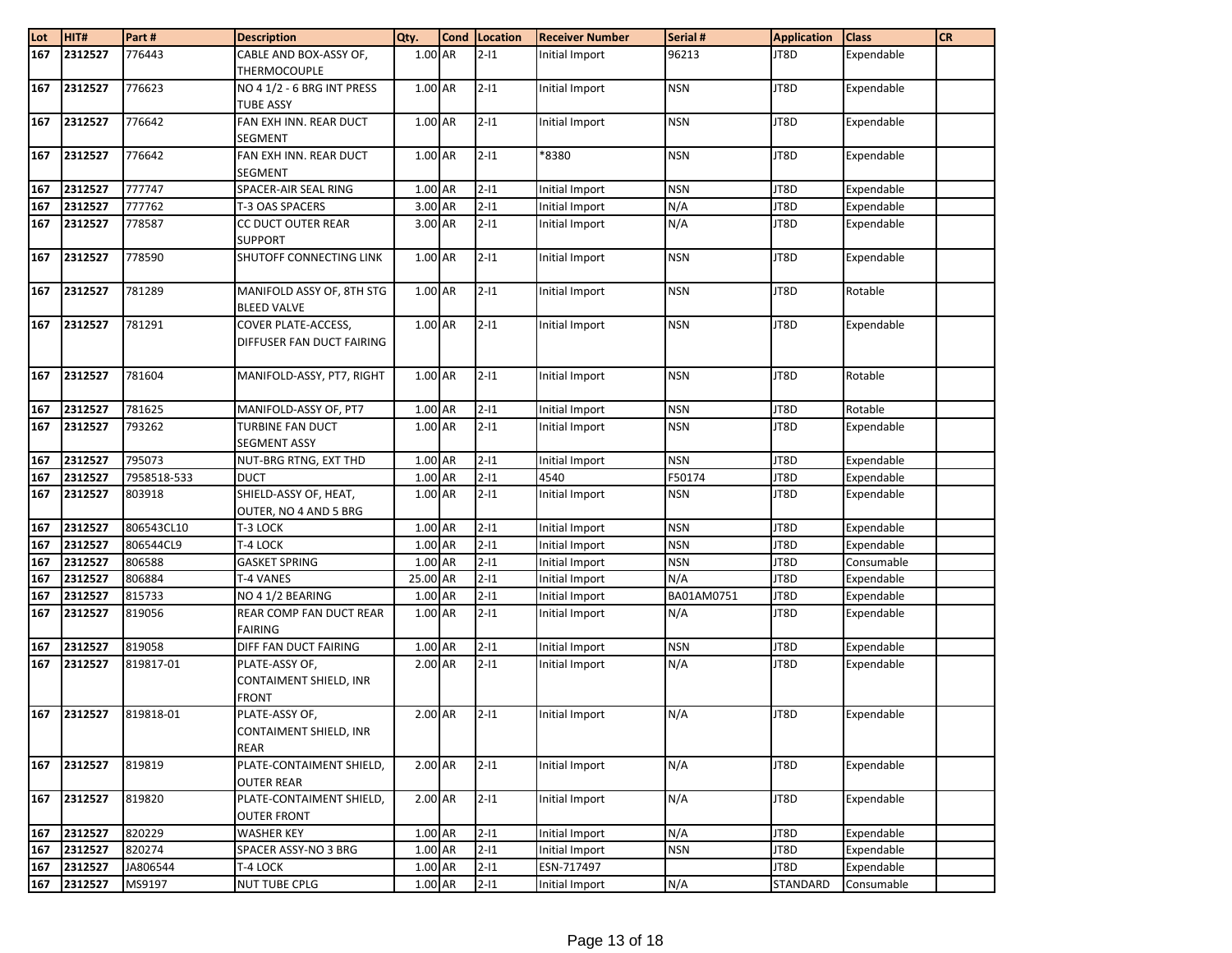| Lot | HIT#    | Part#      | <b>Description</b>              | Qty.      | <b>Cond</b> | Location | <b>Receiver Number</b> | Serial #   | <b>Application</b> | <b>Class</b> | <b>CR</b> |
|-----|---------|------------|---------------------------------|-----------|-------------|----------|------------------------|------------|--------------------|--------------|-----------|
| 168 | 2312528 | 5000155-01 | FAN EXIT STATOR SEGMENTS        | $1.00$ AR |             | $2 - 12$ | 3869                   | 105        | JT8D               | Expendable   |           |
| 168 | 2312528 | 5000155-01 | <b>FAN EXIT STATOR SEGMENTS</b> | $1.00$ AR |             | $2 - 12$ | 3869                   | 102        | JT8D               | Expendable   |           |
| 168 | 2312528 | 5000155-01 | <b>FAN EXIT STATOR SEGMENTS</b> | $1.00$ AR |             | $2 - 12$ | 3869                   | 564        | JT8D               | Expendable   |           |
| 168 | 2312528 | 5000155-01 | <b>FAN EXIT STATOR SEGMENTS</b> | 1.00 AR   |             | $2-I2$   | 3869                   | 46         | JT8D               | Expendable   |           |
| 168 | 2312528 | 5000155-01 | <b>FAN EXIT STATOR SEGMENTS</b> | 1.00 AR   |             | $2 - 12$ | 3869                   | 562        | JT8D               | Expendable   |           |
| 168 | 2312528 | 5000155-01 | <b>FAN EXIT STATOR SEGMENTS</b> | 1.00 AR   |             | $2 - 12$ | 3869                   | 104        | JT8D               | Expendable   |           |
| 168 | 2312528 | 5000155-01 | FAN EXIT STATOR SEGMENTS        | 1.00 AR   |             | $2 - 12$ | 3869                   | 103        | JT8D               | Expendable   |           |
| 168 | 2312528 | 5000155-01 | <b>FAN EXIT STATOR SEGMENTS</b> | 1.00 AR   |             | $2 - 12$ | 3869                   | 9850       | JT8D               | Expendable   |           |
| 168 | 2312528 | 5000155-01 | FAN EXIT STATOR SEGMENTS        | 1.00 AR   |             | $2 - 12$ | 3869                   | 516        | JT8D               | Expendable   |           |
| 168 | 2312528 | 5000155-01 | FAN EXIT STATOR SEGMENTS        | 1.00 AR   |             | $2 - 12$ | 3869                   | 6112       | JT8D               | Expendable   |           |
| 168 | 2312528 | 5000155-01 | FAN EXIT STATOR SEGMENTS        | 1.00 AR   |             | $2 - 12$ | 3869                   | 101        | JT8D               | Expendable   |           |
| 168 | 2312528 | 5000155-01 | <b>FAN EXIT STATOR SEGMENTS</b> | 1.00 AR   |             | $2 - 12$ | 3869                   | <b>NSN</b> | JT8D               | Expendable   |           |
| 168 | 2312528 | 5000155-01 | FAN EXIT STATOR SEGMENTS        | $1.00$ AR |             | $2 - 12$ | 3869                   | 110        | JT8D               | Expendable   |           |
| 168 | 2312528 | 5000155-01 | <b>FAN EXIT STATOR SEGMENTS</b> | 1.00 AR   |             | $2 - 12$ | 3869                   | 160        | JT8D               | Expendable   |           |
| 168 | 2312528 | 5000155-01 | <b>FAN EXIT STATOR SEGMENTS</b> | $1.00$ AR |             | $2 - 12$ | 3869                   | <b>NSN</b> | JT8D               | Expendable   |           |
| 168 | 2312528 | 5000155-01 | FAN EXIT STATOR SEGMENTS        | 1.00 AR   |             | $2 - 12$ | 3869                   | <b>NSN</b> | JT8D               | Expendable   |           |
| 168 | 2312528 | 5000155-01 | FAN EXIT STATOR SEGMENTS        | 1.00 AR   |             | $2 - 12$ | 3869                   | 1004       | JT8D               | Expendable   |           |
| 168 | 2312528 | 5000155-01 | FAN EXIT STATOR SEGMENTS        | 1.00 AR   |             | $2 - 12$ | 3869                   | <b>NSN</b> | JT8D               | Expendable   |           |
| 168 | 2312528 | 5000155-01 | <b>FAN EXIT STATOR SEGMENTS</b> | 1.00 AR   |             | $2 - 12$ | 3869                   | 6076       | JT8D               | Expendable   |           |
| 168 | 2312528 | 5000155-01 | <b>FAN EXIT STATOR SEGMENTS</b> | $1.00$ AR |             | $2 - 12$ | 3869                   | 5999       | JT8D               | Expendable   |           |
| 168 | 2312528 | 5000155-01 | <b>FAN EXIT STATOR SEGMENTS</b> | $1.00$ AR |             | $2 - 12$ | 3869                   | 5996       | JT8D               | Expendable   |           |
| 168 | 2312528 | 5000155-01 | FAN EXIT STATOR SEGMENTS        | $1.00$ AR |             | $2 - 12$ | 3869                   | 162        | JT8D               | Expendable   |           |
| 168 | 2312528 | 5000155-01 | <b>FAN EXIT STATOR SEGMENTS</b> | 1.00 AR   |             | $2 - 12$ | 3869                   | 5959       | JT8D               | Expendable   |           |
| 168 | 2312528 | 5000155-01 | FAN EXIT STATOR SEGMENTS        | $1.00$ AR |             | $2 - 12$ | 3869                   | 6035       | JT8D               | Expendable   |           |
| 168 | 2312528 | 5000155-01 | FAN EXIT STATOR SEGMENTS        | $1.00$ AR |             | $2 - 12$ | 3869                   | 2184       | JT8D               | Expendable   |           |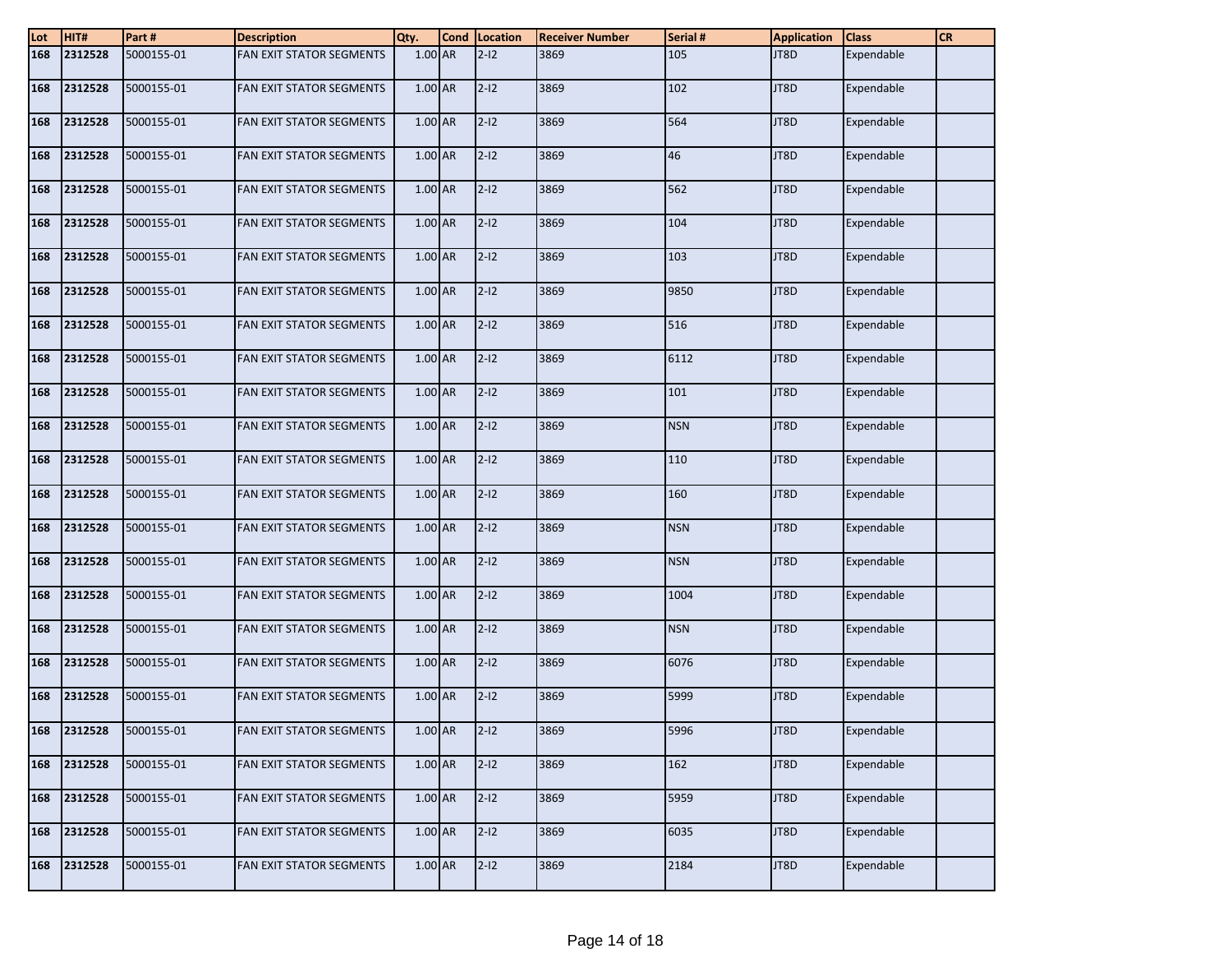| Lot | HIT#        | Part#      | <b>Description</b>              | Qty.      | Cond Location | <b>Receiver Number</b> | Serial #   | <b>Application</b> | <b>Class</b> | <b>CR</b> |
|-----|-------------|------------|---------------------------------|-----------|---------------|------------------------|------------|--------------------|--------------|-----------|
| 168 | 2312528     | 5000155-01 | FAN EXIT STATOR SEGMENTS        | 1.00 AR   | $2 - 12$      | 3869                   | 556        | JT8D               | Expendable   |           |
| 168 | 2312528     | 5000155-01 | <b>FAN EXIT STATOR SEGMENTS</b> | 1.00 AR   | $2 - 12$      | 3869                   | <b>NSN</b> | JT8D               | Expendable   |           |
| 168 | 2312528     | 5000155-01 | FAN EXIT STATOR SEGMENTS        | 1.00 AR   | $2 - 12$      | 3869                   | <b>NSN</b> | JT8D               | Expendable   |           |
| 168 | 2312528     | 5000155-01 | FAN EXIT STATOR SEGMENTS        | 1.00 AR   | $2 - 12$      | 3869                   | <b>NSN</b> | JT8D               | Expendable   |           |
| 168 | 2312528     | 5000155-01 | FAN EXIT STATOR SEGMENTS        | 1.00 AR   | $2 - 12$      | 3869                   | 6041       | JT8D               | Expendable   |           |
| 168 | 2312528     | 5000155-01 | <b>FAN EXIT STATOR SEGMENTS</b> | 1.00 AR   | $2 - 12$      | 3869                   | 5728       | JT8D               | Expendable   |           |
| 168 | 2312528     | 5000155-01 | FAN EXIT STATOR SEGMENTS        | 1.00 AR   | $2 - 12$      | 3869                   | 4353       | JT8D               | Expendable   |           |
| 168 | 2312528     | 5000155-01 | <b>FAN EXIT STATOR SEGMENTS</b> | 1.00 AR   | $2 - 12$      | 3869                   | 6093       | JT8D               | Expendable   |           |
| 168 | 2312528     | 5000155-01 | FAN EXIT STATOR SEGMENTS        | 1.00 AR   | $2 - 12$      | 3869                   | L555       | JT8D               | Expendable   |           |
| 168 | 2312528     | 5000155-01 | FAN EXIT STATOR SEGMENTS        | 1.00 AR   | $2 - 12$      | 3869                   | <b>NSN</b> | JT8D               | Expendable   |           |
| 168 | 2312528     | 5000155-01 | FAN EXIT STATOR SEGMENTS        | 1.00 AR   | $2 - 12$      | 3869                   | 74         | JT8D               | Expendable   |           |
| 168 | 2312528     | 5000155-01 | FAN EXIT STATOR SEGMENTS        | 1.00 AR   | $2-I2$        | 3869                   | 79         | JT8D               | Expendable   |           |
| 168 | 2312528     | 5000155-01 | FAN EXIT STATOR SEGMENTS        | 1.00 AR   | $2 - 12$      | 3869                   | 4159       | JT8D               | Expendable   |           |
| 168 | 2312528     | 5000155-01 | FAN EXIT STATOR SEGMENTS        | $1.00$ AR | $2 - 12$      | 3869                   | 185        | JT8D               | Expendable   |           |
| 168 | 2312528     | 5000155-01 | FAN EXIT STATOR SEGMENTS        | 1.00 AR   | $2 - 12$      | 3869                   | 6227       | JT8D               | Expendable   |           |
| 168 | 2312528     | 5000155-01 | FAN EXIT STATOR SEGMENTS        | 1.00 AR   | $2 - 12$      | 3869                   | 908        | JT8D               | Expendable   |           |
| 168 | 2312528     | 5000155-01 | FAN EXIT STATOR SEGMENTS        | 1.00 AR   | $2 - 12$      | 3869                   | 179        | JT8D               | Expendable   |           |
| 168 | 2312528     | 5000155-01 | FAN EXIT STATOR SEGMENTS        | 1.00 AR   | $2 - 12$      | 3869                   | 482        | JT8D               | Expendable   |           |
| 168 | 2312528     | 5000155-01 | FAN EXIT STATOR SEGMENTS        | 1.00 AR   | $2 - 12$      | 3869                   | 5946       | JT8D               | Expendable   |           |
| 168 | 2312528     | 5000155-01 | <b>FAN EXIT STATOR SEGMENTS</b> | 1.00 AR   | $2-I2$        | ESN-717497             | 152        | JT8D               | Expendable   |           |
|     | 168 2312528 | 5000155-01 | FAN EXIT STATOR SEGMENTS        | $1.00$ AR | $ 2-12 $      | ESN-717497             | 7599       | JT8D               | Expendable   |           |
| 168 | 2312528     | 5000155-01 | FAN EXIT STATOR SEGMENTS        | 1.00 AR   | $2-I2$        | ESN-717497             | 8147       | JT8D               | Expendable   |           |
| 168 | 2312528     | 5000155-01 | FAN EXIT STATOR SEGMENTS        | 1.00 AR   | $2 - 12$      | ESN-717497             | 0144       | JT8D               | Expendable   |           |
| 168 | 2312528     | 5000155-01 | <b>FAN EXIT STATOR SEGMENTS</b> | 1.00 AR   | $2 - 12$      | ESN-717497             | 015        | JT8D               | Expendable   |           |
| 168 | 2312528     | 5000155-01 | <b>FAN EXIT STATOR SEGMENTS</b> | 1.00 AR   | $2 - 12$      | ESN-717497             | 8151       | JT8D               | Expendable   |           |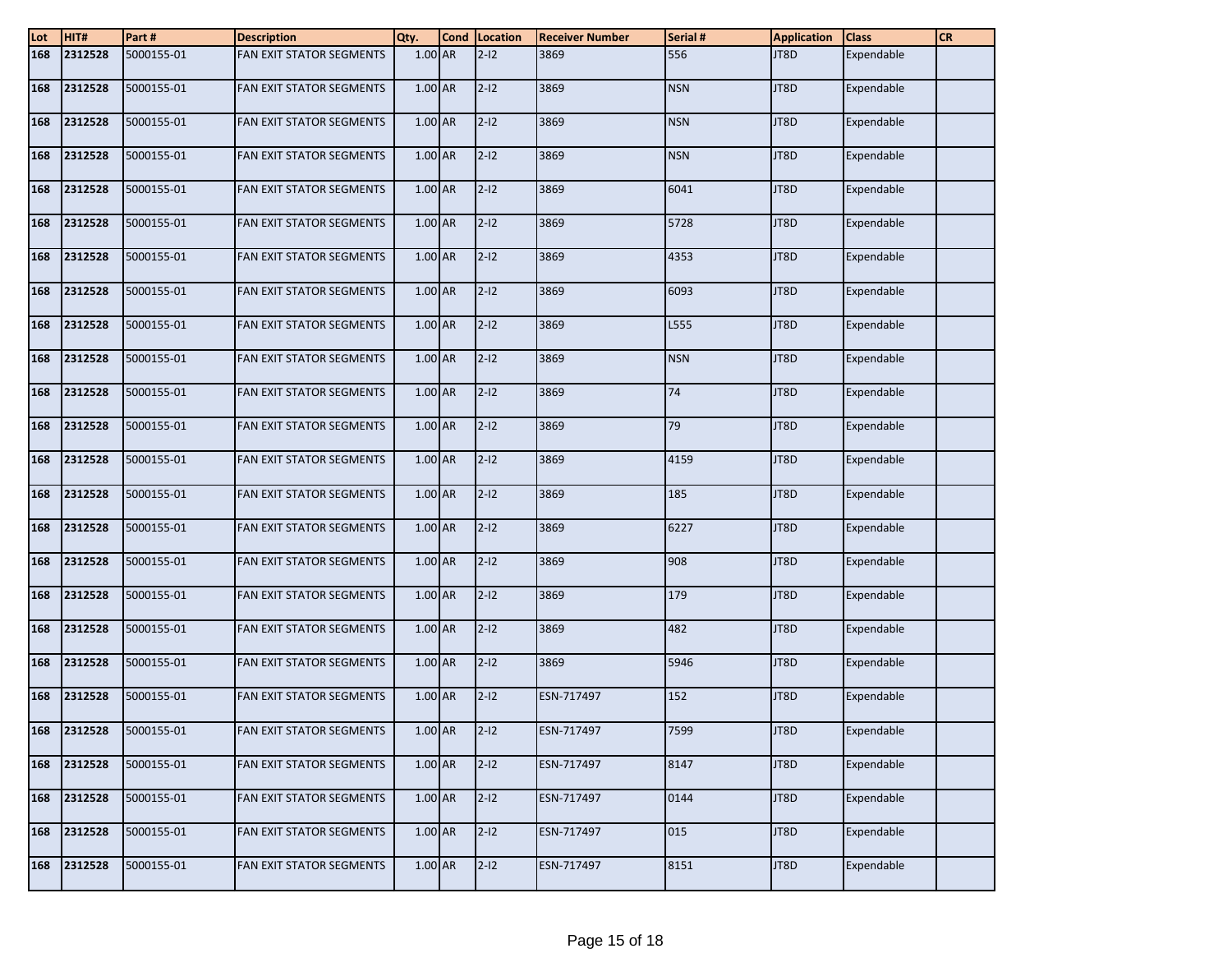| Lot | HIT#        | Part#      | <b>Description</b>                     | Qty.      | <b>Cond</b> | Location | <b>Receiver Number</b> | Serial #      | <b>Application</b> | <b>Class</b> | <b>CR</b> |
|-----|-------------|------------|----------------------------------------|-----------|-------------|----------|------------------------|---------------|--------------------|--------------|-----------|
| 168 | 2312528     | 5000155-01 | FAN EXIT STATOR SEGMENTS               | 1.00 AR   |             | $2 - 12$ | ESN-717497             | 164           | JT8D               | Expendable   |           |
| 168 | 2312528     | 5000155-01 | <b>FAN EXIT STATOR SEGMENTS</b>        | 1.00 AR   |             | $2 - 12$ | ESN-717497             | 163           | JT8D               | Expendable   |           |
| 168 | 2312528     | 5000155-01 | FAN EXIT STATOR SEGMENTS               | 1.00 AR   |             | $2 - 12$ | ESN-717497             | 148           | JT8D               | Expendable   |           |
| 168 | 2312528     | 5000155-01 | FAN EXIT STATOR SEGMENTS               | 1.00 AR   |             | $2 - 12$ | ESN-717497             | 8119          | JT8D               | Expendable   |           |
| 168 | 2312528     | 5000155-01 | FAN EXIT STATOR SEGMENTS               | 1.00 AR   |             | $2 - 12$ | ESN-717497             | 2436          | JT8D               | Expendable   |           |
| 168 | 2312528     | 5000155-01 | <b>FAN EXIT STATOR SEGMENTS</b>        | 1.00 AR   |             | $2 - 12$ | ESN-717440             | 9814          | JT8D               | Expendable   |           |
| 168 | 2312528     | 5000155-01 | FAN EXIT STATOR SEGMENTS               | 1.00 AR   |             | $2 - 12$ | ESN-717440             | 4146          | JT8D               | Expendable   |           |
| 168 | 2312528     | 5000155-01 | FAN EXIT STATOR SEGMENTS               | 1.00 AR   |             | $2 - 12$ | ESN-717440             | <b>NSN</b>    | JT8D               | Expendable   |           |
| 168 | 2312528     | 5000155-01 | FAN EXIT STATOR SEGMENTS               | 1.00 AR   |             | $2 - 12$ | ESN-717440             | <b>NSN</b>    | JT8D               | Expendable   |           |
| 168 | 2312528     | 5000155-01 | FAN EXIT STATOR SEGMENTS               | 1.00 AR   |             | $2 - 12$ | ESN-717440             | <b>NSN</b>    | JT8D               | Expendable   |           |
| 168 | 2312528     | 5000155-01 | FAN EXIT STATOR SEGMENTS               | 1.00 AR   |             | $2-I2$   | ESN-717440             | <b>NSN</b>    | JT8D               | Expendable   |           |
| 168 | 2312528     | 5000155-01 | FAN EXIT STATOR SEGMENTS               | 1.00 AR   |             | $2 - 12$ | ESN-717440             | <b>NSN</b>    | JT8D               | Expendable   |           |
| 168 | 2312528     | 5000155-01 | FAN EXIT STATOR SEGMENTS               | $1.00$ AR |             | $2 - 12$ | ESN-717440             | 203           | JT8D               | Expendable   |           |
| 168 | 2312528     | 5000155-01 | <b>FAN EXIT STATOR SEGMENTS</b>        | 1.00 AR   |             | $2 - 12$ | ESN-717440             | 3867          | JT8D               | Expendable   |           |
| 168 | 2312528     | 5000155-01 | FAN EXIT STATOR SEGMENTS               | 1.00 AR   |             | $2 - 12$ | ESN-717440             | <b>NSN</b>    | JT8D               | Expendable   |           |
| 168 | 2312528     | 5000155-01 | FAN EXIT STATOR SEGMENTS               | 1.00 AR   |             | $2 - 12$ | ESN-717440             | 3252          | JT8D               | Expendable   |           |
| 168 | 2312528     | 5000155-01 | FAN EXIT STATOR SEGMENTS               | 1.00 AR   |             | $2 - 12$ | ESN-717440             | <b>NSN</b>    | JT8D               | Expendable   |           |
| 168 | 2312528     | 803619     | NO 4 1/2 AND 6 BRG TUBE<br><b>ASSY</b> | 1.00 AR   |             | $2 - 12$ | Initial Import         | PL7456        | JT8D               | Expendable   |           |
| 168 | 2312528     | 803619     | NO 4 1/2 AND 6 BRG TUBE<br><b>ASSY</b> | 1.00 AR   |             | $2 - 12$ | Initial Import         | TH8031        | JT8D               | Expendable   |           |
| 168 | 2312528     | 803619     | NO 4 1/2 AND 6 BRG TUBE<br><b>ASSY</b> | 1.00 AR   |             | $2 - 12$ | Initial Import         | SM5977        | JT8D               | Expendable   |           |
|     | 168 2312528 | 803619     | NO 4 1/2 AND 6 BRG TUBE<br><b>ASSY</b> | $1.00$ AR |             | $2-I2$   | Initial Import         | <b>TH7752</b> | JT8D               | Expendable   |           |
| 168 | 2312528     | 803619     | NO 4 1/2 AND 6 BRG TUBE<br><b>ASSY</b> | 1.00 AR   |             | $2 - 12$ | Initial Import         | JZ7694        | JT8D               | Expendable   |           |
| 168 | 2312528     | 803619     | NO 4 1/2 AND 6 BRG TUBE<br>ASSY        | $1.00$ AR |             | $2-I2$   | Initial Import         | TH7711        | JT8D               | Expendable   |           |
| 168 | 2312528     | 803619     | NO 4 1/2 AND 6 BRG TUBE<br><b>ASSY</b> | $1.00$ AR |             | $2 - 12$ | 376                    | BLDLCR5746    | JT8D               | Expendable   |           |
| 168 | 2312528     | 803619     | NO 4 1/2 AND 6 BRG TUBE<br>ASSY        | $1.00$ AR |             | $2-I2$   | 2689                   | SC9704        | JT8D               | Expendable   |           |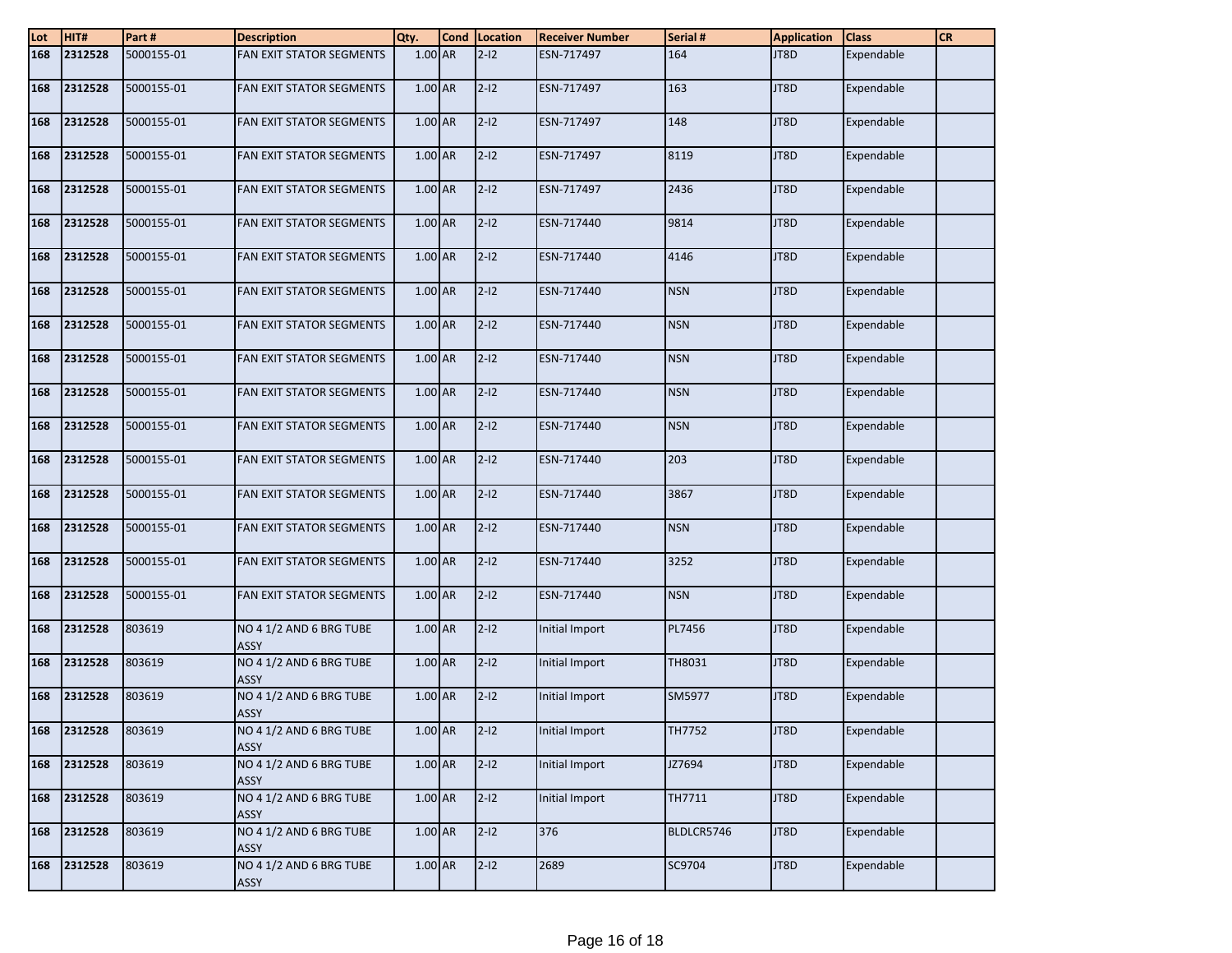| Lot | HIT#        | Part#  | <b>Description</b>                           | Qty.    |            | Cond Location | <b>Receiver Number</b> | Serial #       | <b>Application</b> | <b>Class</b> | <b>CR</b> |
|-----|-------------|--------|----------------------------------------------|---------|------------|---------------|------------------------|----------------|--------------------|--------------|-----------|
| 168 | 2312528     | 803619 | NO 4 1/2 AND 6 BRG TUBE<br><b>ASSY</b>       | 1.00 AR |            | $2 - 12$      | 4466                   | <b>WH7058</b>  | JT8D               | Expendable   |           |
| 168 | 2312528     | 803619 | NO 4 1/2 AND 6 BRG TUBE<br><b>ASSY</b>       |         | 1.00 AS IS | $2-12$        | 4597                   | <b>BBDZSGQ</b> | JT8D               | Expendable   |           |
| 168 | 2312528     | 803619 | NO 4 1/2 AND 6 BRG TUBE<br><b>ASSY</b>       |         | 1.00 AS IS | $2-12$        | 4597                   | TH8145         | JT8D               | Expendable   |           |
| 168 | 2312528     | 803619 | NO 4 1/2 AND 6 BRG TUBE<br><b>ASSY</b>       |         | 1.00 AS IS | $2-12$        | 4597                   | JZ7690         | JT8D               | Expendable   |           |
| 168 | 2312528     | 803619 | NO 4 1/2 AND 6 BRG TUBE<br><b>ASSY</b>       |         | 1.00 AS IS | $2-12$        | 4597                   | SM5957         | JT8D               | Expendable   |           |
| 168 | 2312528     | 803619 | NO 4 1/2 AND 6 BRG TUBE<br><b>ASSY</b>       |         | 1.00 AS IS | $2-12$        | 4597                   | BLKAAA0274     | JT8D               | Expendable   |           |
| 168 | 2312528     | 803619 | NO 4 1/2 AND 6 BRG TUBE<br><b>ASSY</b>       |         | 1.00 AS IS | $2-I2$        | 4597                   | TH7763         | JT8D               | Expendable   |           |
| 168 | 2312528     | 803619 | NO 4 1/2 AND 6 BRG TUBE<br>ASSY              |         | 1.00 AS IS | $ 2-12 $      | 4597                   | TH7976         | JT8D               | Expendable   |           |
| 168 | 2312528     | 803619 | NO 4 1/2 AND 6 BRG TUBE<br><b>ASSY</b>       |         | 1.00 AS IS | $2 - 12$      | 4597                   | PL7346         | JT8D               | Expendable   |           |
| 168 | 2312528     | 803619 | NO 4 1/2 AND 6 BRG TUBE<br><b>ASSY</b>       |         | 1.00 AS IS | $ 2-12 $      | 4597                   | TH7804         | JT8D               | Expendable   |           |
| 168 | 2312528     | 803619 | NO 4 1/2 AND 6 BRG TUBE<br><b>ASSY</b>       |         | 1.00 AS IS | $2-12$        | 4597                   | SC9366         | JT8D               | Expendable   |           |
| 168 | 2312528     | 803619 | NO 4 1/2 AND 6 BRG TUBE<br><b>ASSY</b>       |         | 1.00 AS IS | $ 2-12 $      | 4597                   | TH7809         | JT8D               | Expendable   |           |
| 168 | 2312528     | 803619 | NO 4 1/2 AND 6 BRG TUBE<br><b>ASSY</b>       | 1.00 AR |            | $2 - 12$      | ESN-717440             | BLPLCR5765     | JT8D               | Expendable   |           |
| 168 | 2312528     | 803619 | NO 4 1/2 AND 6 BRG TUBE<br><b>ASSY</b>       | 1.00 AR |            | $2 - 12$      | ESN-717497             | WH7187         | JT8D               | Expendable   |           |
| 169 | 2312529     | 802107 | SHIELD-ASSY OF, HEAT, INR,<br>NO 4 AND 5 BRG | 1.00 AR |            | $2 - 13$      | 4422                   | 1837           | JT8D               | Expendable   |           |
| 169 | 2312529     | 807090 | SHIELD-ASSY OF, HEAT, INR,<br>NO 4 AND 5 BRG | 1.00 AR |            | $2 - 13$      | 4413                   | WZ6625         | JT8D               | Expendable   |           |
| 169 | 2312529     | 807090 | SHIELD-ASSY OF, HEAT, INR,<br>NO 4 AND 5 BRG | 1.00 AR |            | $2 - 13$      | 4414                   | WR6648         | JT8D               | Expendable   |           |
| 169 | 2312529     | 807090 | SHIELD-ASSY OF, HEAT, INR,<br>NO 4 AND 5 BRG | 1.00 AR |            | $2 - 13$      | 4415                   | BGGUAJ8687     | JT8D               | Expendable   |           |
| 169 | 2312529     | 807090 | SHIELD-ASSY OF, HEAT, INR,<br>NO 4 AND 5 BRG | 1.00 AR |            | $2 - 13$      | 4416                   | BGGUAK6911     | JT8D               | Expendable   |           |
| 169 | 2312529     | 807090 | SHIELD-ASSY OF, HEAT, INR,<br>NO 4 AND 5 BRG | 1.00 AR |            | $2 - 13$      | 4417                   | BGGUAP0235     | JT8D               | Expendable   |           |
|     | 169 2312529 | 807090 | SHIELD-ASSY OF, HEAT, INR,<br>NO 4 AND 5 BRG | 1.00 AR |            | $2 - 13$      | 4418                   | <b>WR6623</b>  | JT8D               | Expendable   |           |
| 169 | 2312529     | 807090 | SHIELD-ASSY OF, HEAT, INR,<br>NO 4 AND 5 BRG | 1.00 AR |            | $2 - 13$      | 4419                   | WR6693         | JT8D               | Expendable   |           |
| 169 | 2312529     | 807090 | SHIELD-ASSY OF, HEAT, INR,<br>NO 4 AND 5 BRG | 1.00 AR |            | $2 - 13$      | 4420                   | WR6682         | JT8D               | Expendable   |           |
| 169 | 2312529     | 807090 | SHIELD-ASSY OF, HEAT, INR,<br>NO 4 AND 5 BRG | 1.00 AR |            | $2 - 13$      | 4423                   | WU6663         | JT8D               | Expendable   |           |
| 169 | 2312529     | 807090 | SHIELD-ASSY OF, HEAT, INR,<br>NO 4 AND 5 BRG | 1.00 AR |            | $2 - 13$      | 4424                   | WU6717         | JT8D               | Expendable   |           |